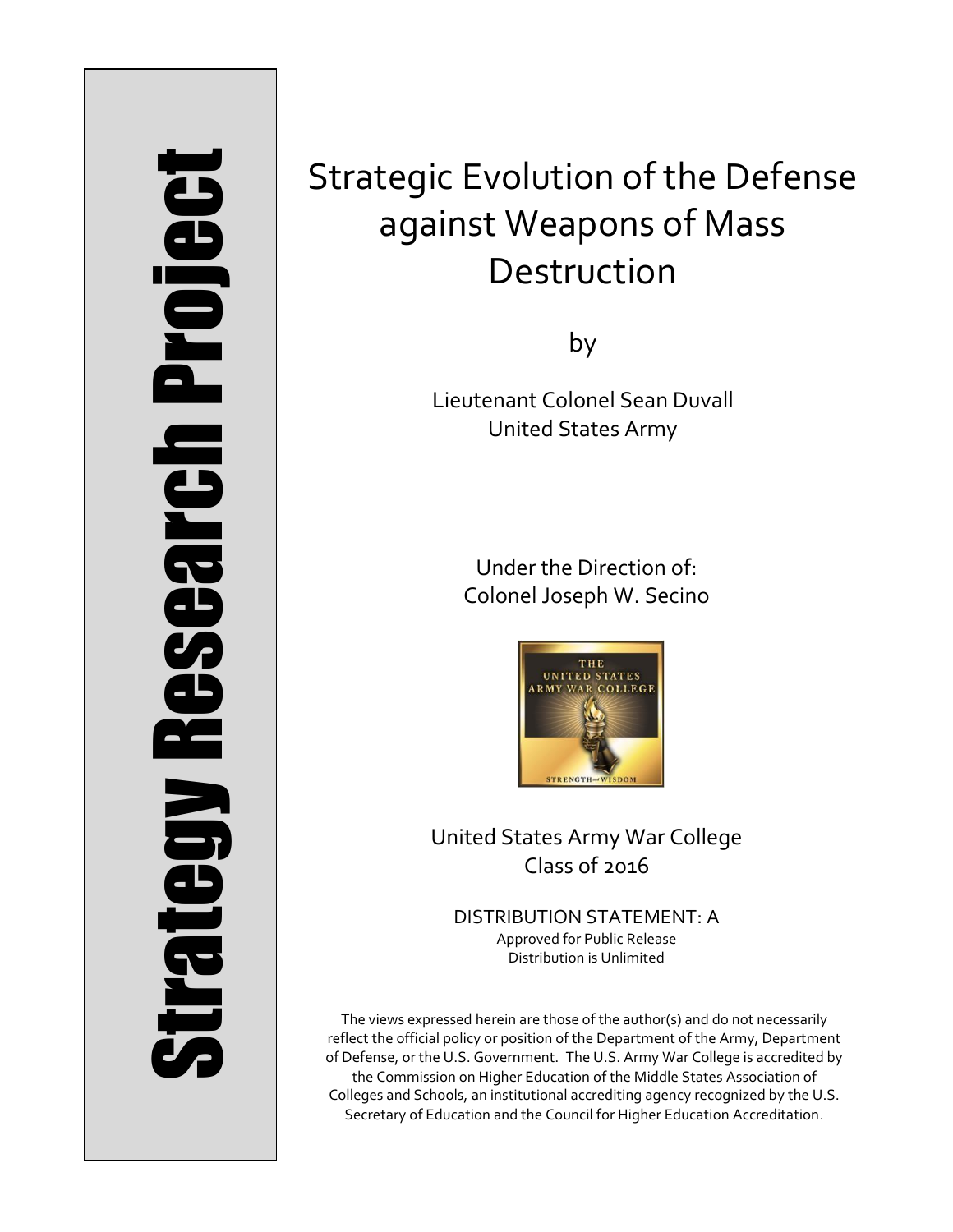| <b>REPORT DOCUMENTATION PAGE</b>                                                                                                                                                                                                                                                                                                                                                                                                                                                                                                                                                                                                                                                                                                                                                                                                                                                                                                                                                                                                                                                                                                                                                                            |                                                                        |                   |                         |                                  | Form Approved--OMB No. 0704-0188                        |  |
|-------------------------------------------------------------------------------------------------------------------------------------------------------------------------------------------------------------------------------------------------------------------------------------------------------------------------------------------------------------------------------------------------------------------------------------------------------------------------------------------------------------------------------------------------------------------------------------------------------------------------------------------------------------------------------------------------------------------------------------------------------------------------------------------------------------------------------------------------------------------------------------------------------------------------------------------------------------------------------------------------------------------------------------------------------------------------------------------------------------------------------------------------------------------------------------------------------------|------------------------------------------------------------------------|-------------------|-------------------------|----------------------------------|---------------------------------------------------------|--|
| The public reporting burden for this collection of information is estimated to average 1 hour per response, including the time for reviewing instructions, searching existing data sources, gathering and<br>maintaining the data needed, and completing and reviewing the collection of information. Send comments regarding this burden estimate or any other aspect of this collection of information, including<br>suggestions for reducing the burden, to Department of Defense, Washington Headquarters Services, Directorate for Information Operations and Reports (0704-0188), 1215 Jefferson Davis Highway, Suite<br>1204, Arlington, VA 22202-4302. Respondents should be aware that notwithstanding any other provision of law, no person shall be subject to any penalty for failing to comply with a collection of information<br>if it does not display a currently valid OMB control number. PLEASE DO NOT RETURN YOUR FORM TO THE ABOVE ADDRESS.                                                                                                                                                                                                                                           |                                                                        |                   |                         |                                  |                                                         |  |
| 1. REPORT DATE (DD-MM-YYYY)<br>01-04-2016                                                                                                                                                                                                                                                                                                                                                                                                                                                                                                                                                                                                                                                                                                                                                                                                                                                                                                                                                                                                                                                                                                                                                                   | 2. REPORT TYPE<br>STRATEGY RESEARCH PROJECT                            |                   |                         | 3. DATES COVERED (From - To)     |                                                         |  |
| <b>4. TITLE AND SUBTITLE</b>                                                                                                                                                                                                                                                                                                                                                                                                                                                                                                                                                                                                                                                                                                                                                                                                                                                                                                                                                                                                                                                                                                                                                                                |                                                                        |                   |                         |                                  | <b>5a. CONTRACT NUMBER</b>                              |  |
|                                                                                                                                                                                                                                                                                                                                                                                                                                                                                                                                                                                                                                                                                                                                                                                                                                                                                                                                                                                                                                                                                                                                                                                                             | Strategic Evolution of the Defense against Weapons of Mass Destruction |                   | <b>5b. GRANT NUMBER</b> |                                  |                                                         |  |
|                                                                                                                                                                                                                                                                                                                                                                                                                                                                                                                                                                                                                                                                                                                                                                                                                                                                                                                                                                                                                                                                                                                                                                                                             |                                                                        |                   |                         |                                  |                                                         |  |
|                                                                                                                                                                                                                                                                                                                                                                                                                                                                                                                                                                                                                                                                                                                                                                                                                                                                                                                                                                                                                                                                                                                                                                                                             |                                                                        |                   |                         |                                  | <b>5c. PROGRAM ELEMENT NUMBER</b>                       |  |
| 6. AUTHOR(S)                                                                                                                                                                                                                                                                                                                                                                                                                                                                                                                                                                                                                                                                                                                                                                                                                                                                                                                                                                                                                                                                                                                                                                                                |                                                                        |                   |                         | <b>5d. PROJECT NUMBER</b>        |                                                         |  |
| Lieutenant Colonel Sean Duvall<br><b>United States Army</b>                                                                                                                                                                                                                                                                                                                                                                                                                                                                                                                                                                                                                                                                                                                                                                                                                                                                                                                                                                                                                                                                                                                                                 |                                                                        |                   |                         |                                  | <b>5e. TASK NUMBER</b>                                  |  |
|                                                                                                                                                                                                                                                                                                                                                                                                                                                                                                                                                                                                                                                                                                                                                                                                                                                                                                                                                                                                                                                                                                                                                                                                             |                                                                        |                   |                         | <b>5f. WORK UNIT NUMBER</b>      |                                                         |  |
| 7. PERFORMING ORGANIZATION NAME(S) AND ADDRESS(ES)<br>Colonel Joseph W. Secino                                                                                                                                                                                                                                                                                                                                                                                                                                                                                                                                                                                                                                                                                                                                                                                                                                                                                                                                                                                                                                                                                                                              |                                                                        |                   |                         |                                  | 8. PERFORMING ORGANIZATION<br><b>REPORT NUMBER</b>      |  |
| 9. SPONSORING/MONITORING AGENCY NAME(S) AND ADDRESS(ES)                                                                                                                                                                                                                                                                                                                                                                                                                                                                                                                                                                                                                                                                                                                                                                                                                                                                                                                                                                                                                                                                                                                                                     |                                                                        |                   |                         | 10. SPONSOR/MONITOR'S ACRONYM(S) |                                                         |  |
| U.S. Army War College, 122 Forbes Avenue, Carlisle, PA 17013                                                                                                                                                                                                                                                                                                                                                                                                                                                                                                                                                                                                                                                                                                                                                                                                                                                                                                                                                                                                                                                                                                                                                |                                                                        |                   |                         |                                  | <b>11. SPONSOR/MONITOR'S REPORT</b><br><b>NUMBER(S)</b> |  |
| <b>12. DISTRIBUTION / AVAILABILITY STATEMENT</b><br>Distribution A: Approved for Public Release. Distribution is Unlimited.                                                                                                                                                                                                                                                                                                                                                                                                                                                                                                                                                                                                                                                                                                                                                                                                                                                                                                                                                                                                                                                                                 |                                                                        |                   |                         |                                  |                                                         |  |
| Please consider submitting to DTIC for worldwide availability?<br><b>YES:</b> $\Box$ or NO: $\Box$ (student check one)                                                                                                                                                                                                                                                                                                                                                                                                                                                                                                                                                                                                                                                                                                                                                                                                                                                                                                                                                                                                                                                                                      |                                                                        |                   |                         |                                  |                                                         |  |
| YES: □ or NO: <b>Z</b> (PA check one)<br>Project Adviser recommends DTIC submission?                                                                                                                                                                                                                                                                                                                                                                                                                                                                                                                                                                                                                                                                                                                                                                                                                                                                                                                                                                                                                                                                                                                        |                                                                        |                   |                         |                                  |                                                         |  |
| <b>13. SUPPLEMENTARY NOTES</b><br>Word Count: 4763                                                                                                                                                                                                                                                                                                                                                                                                                                                                                                                                                                                                                                                                                                                                                                                                                                                                                                                                                                                                                                                                                                                                                          |                                                                        |                   |                         |                                  |                                                         |  |
| <b>14. ABSTRACT</b><br>Defending the United States Homeland, allies, and interests against attacks of weapons of mass<br>destruction (WMD) is a vital national interest. As America wrestles with the best way to deter or respond to<br>a WMD attack, the National policy and National strategy to counter WMD has undergone a subtle but<br>significant evolution since the terrorist attacks in America on 9/11. Defending the U.S. from WMD attack<br>evolution can be categorized into two frameworks: Combating WMD (2002-2009) and Countering WMD<br>(2010-Present). These frameworks for national strategy and policy can be traced all of the way through<br>multiple levels of national documents to Army doctrine. The change to countering WMD policy and<br>strategic guidance is generally consistent from National and Department of Defense (DoD) documents.<br>The Joint doctrine and service doctrine is also generally consistent with the National and DoD guidance.<br>Army strategic guidance and doctrine does not reflect some of the changes from the combating to<br>countering WMD framework and should be updated to avoid confusion in the Joint Force and Army<br>leadership. |                                                                        |                   |                         |                                  |                                                         |  |
| <b>15. SUBJECT TERMS</b><br><b>Strategy, Army Operating Concept</b>                                                                                                                                                                                                                                                                                                                                                                                                                                                                                                                                                                                                                                                                                                                                                                                                                                                                                                                                                                                                                                                                                                                                         |                                                                        |                   |                         |                                  |                                                         |  |
| 16. SECURITY CLASSIFICATION OF:                                                                                                                                                                                                                                                                                                                                                                                                                                                                                                                                                                                                                                                                                                                                                                                                                                                                                                                                                                                                                                                                                                                                                                             |                                                                        | 17. LIMITATION    | 18. NUMBER OF PAGES     |                                  | 19a. NAME OF RESPONSIBLE PERSON                         |  |
| a. REPORT<br><b>b. ABSTRACT</b><br>UU<br>UU                                                                                                                                                                                                                                                                                                                                                                                                                                                                                                                                                                                                                                                                                                                                                                                                                                                                                                                                                                                                                                                                                                                                                                 | c. THIS PAGE<br>UU                                                     | OF ABSTRACT<br>UU | 24                      |                                  | 19b. TELEPHONE NUMBER (w/ area code)                    |  |

**Standard Form 298** (Rev. 8/98), Prescribed by ANSI Std. Z39.18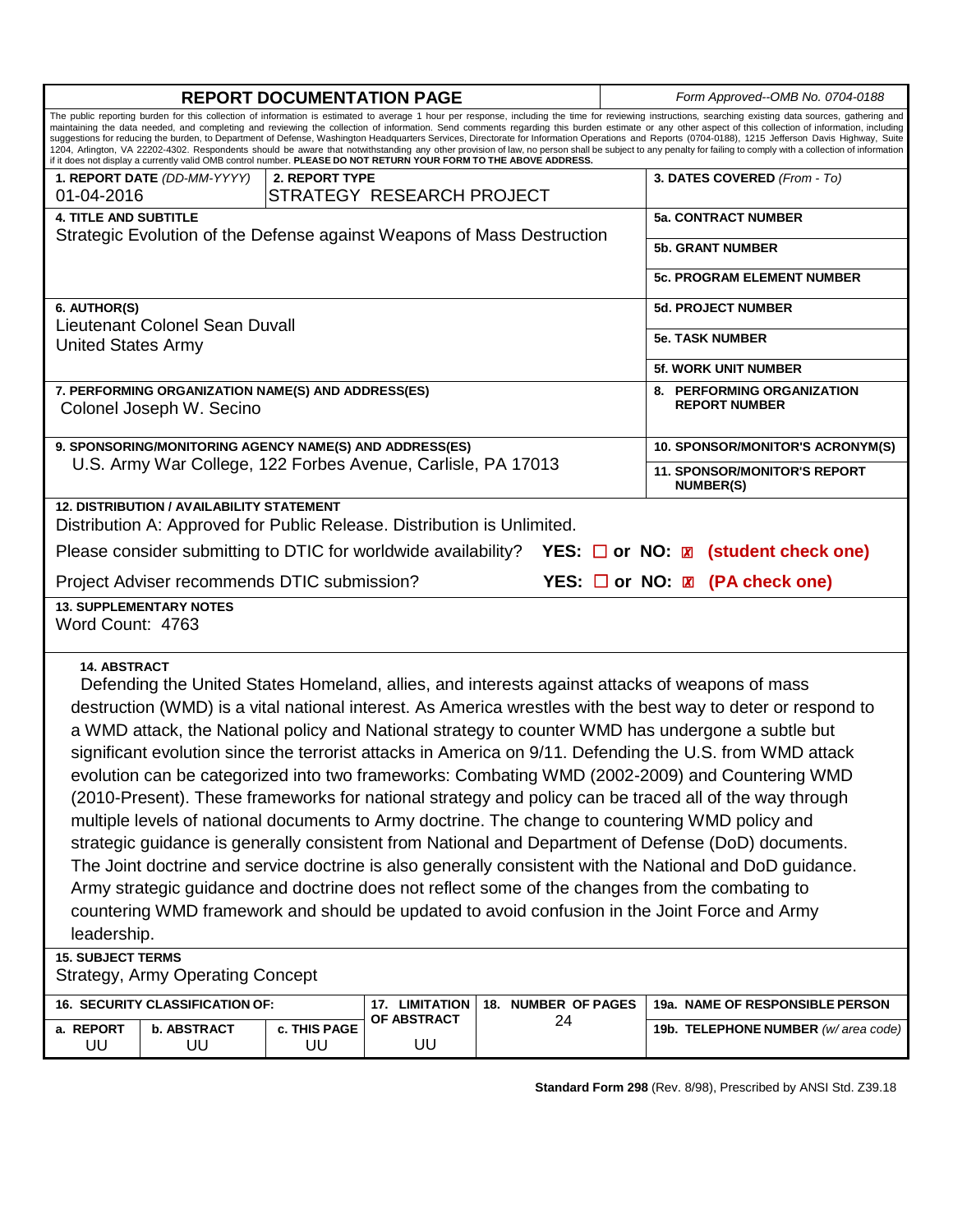## Strategic Evolution of the Defense against Weapons of Mass Destruction (4763 words)

### **Abstract**

Defending the United States Homeland, allies, and interests against attacks of weapons of mass destruction (WMD) is a vital national interest. As America wrestles with the best way to deter or respond to a WMD attack, the National policy and National strategy to counter WMD has undergone a subtle but significant evolution since the terrorist attacks in America on 9/11. Defending the U.S. from WMD attack evolution can be categorized into two frameworks: Combating WMD (2002-2009) and Countering WMD (2010- Present). These frameworks for national strategy and policy can be traced all of the way through multiple levels of national documents to Army doctrine. The change to countering WMD policy and strategic guidance is generally consistent from National and Department of Defense (DoD) documents. The Joint doctrine and service doctrine is also generally consistent with the National and DoD guidance. Army strategic guidance and doctrine does not reflect some of the changes from the combating to countering WMD framework and should be updated to avoid confusion in the Joint Force and Army leadership.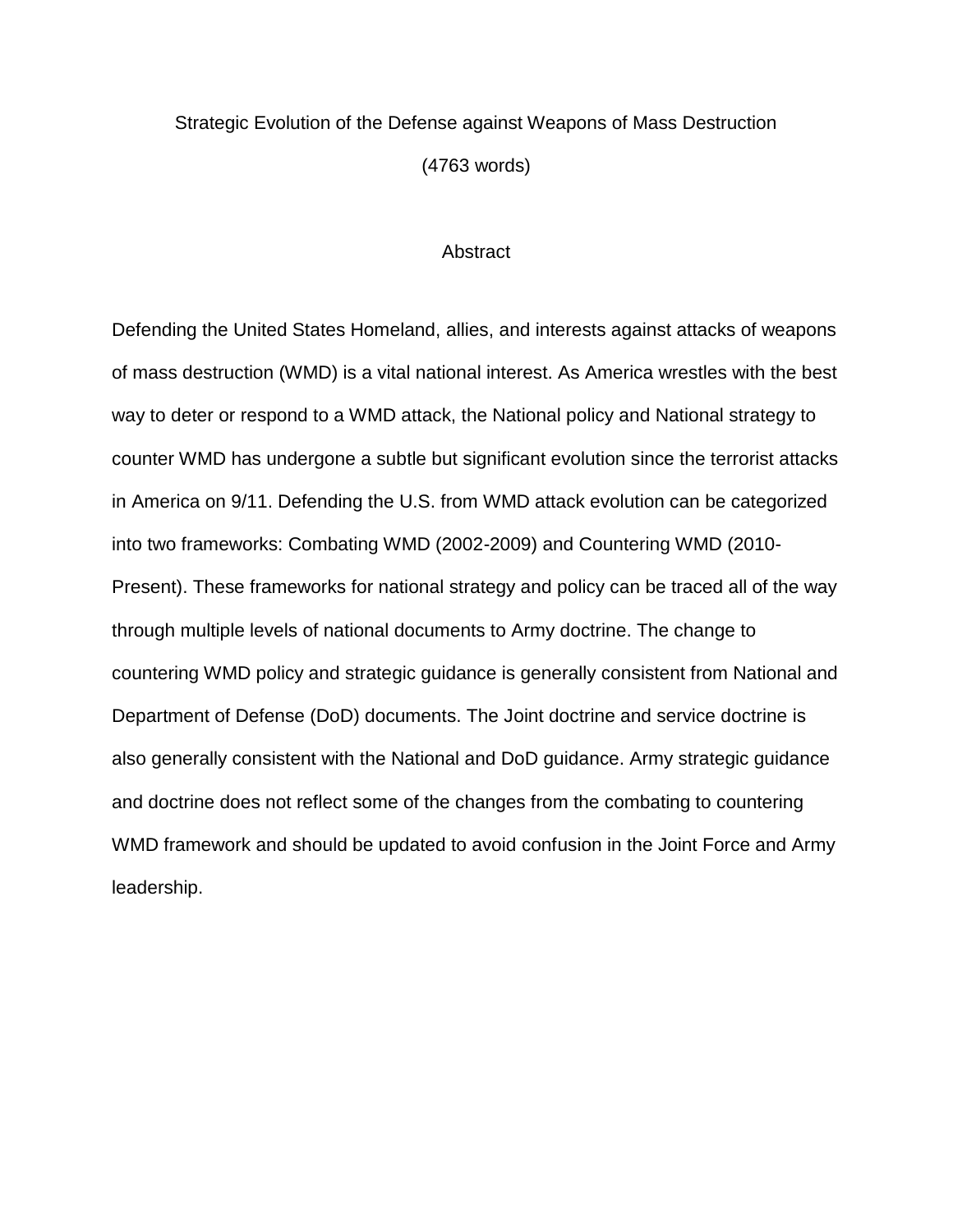### **Strategic Evolution of the Defense against Weapons of Mass Destruction**

Defending the United States Homeland, allies, and interests against attacks of weapons of mass destruction (WMD) is a vital national interest. As America wrestles with the best way to deter or respond to a WMD attack, the National policy and National strategy to counter WMD has undergone a subtle but significant evolution since the terrorist attacks in America on 9/11. Defending the U.S. from WMD attack evolution can be categorized into two frameworks: Combating WMD (2002-2009) and Countering WMD (2010-Present). These frameworks for national strategy and policy can be traced all of the way through multiple levels of national documents to Army doctrine. The change to countering WMD policy and strategic guidance is generally consistent from National and Department of Defense (DoD) documents. The Joint doctrine and service doctrine is also generally consistent with the National and DoD guidance. Army strategic guidance and doctrine does not reflect some of the changes from the combating to countering WMD framework and should be updated to avoid confusion in the Joint Force and Army leadership.

### **Background**

Weapons of Mass Destruction have been employed for several centuries; the fourteenth century saw the use of plague in warfare in Europe, chemical weapons were used in World War I, and nuclear weapons were employed in World War II. There have been several approaches to employment and defending against weapons of mass destruction, and there have been several different definitions of weapons of mass destruction over the past several decades. The terrorist attacks on 9/11 brought a significant focus to preventing the use of WMD, or failing that, responding to the use of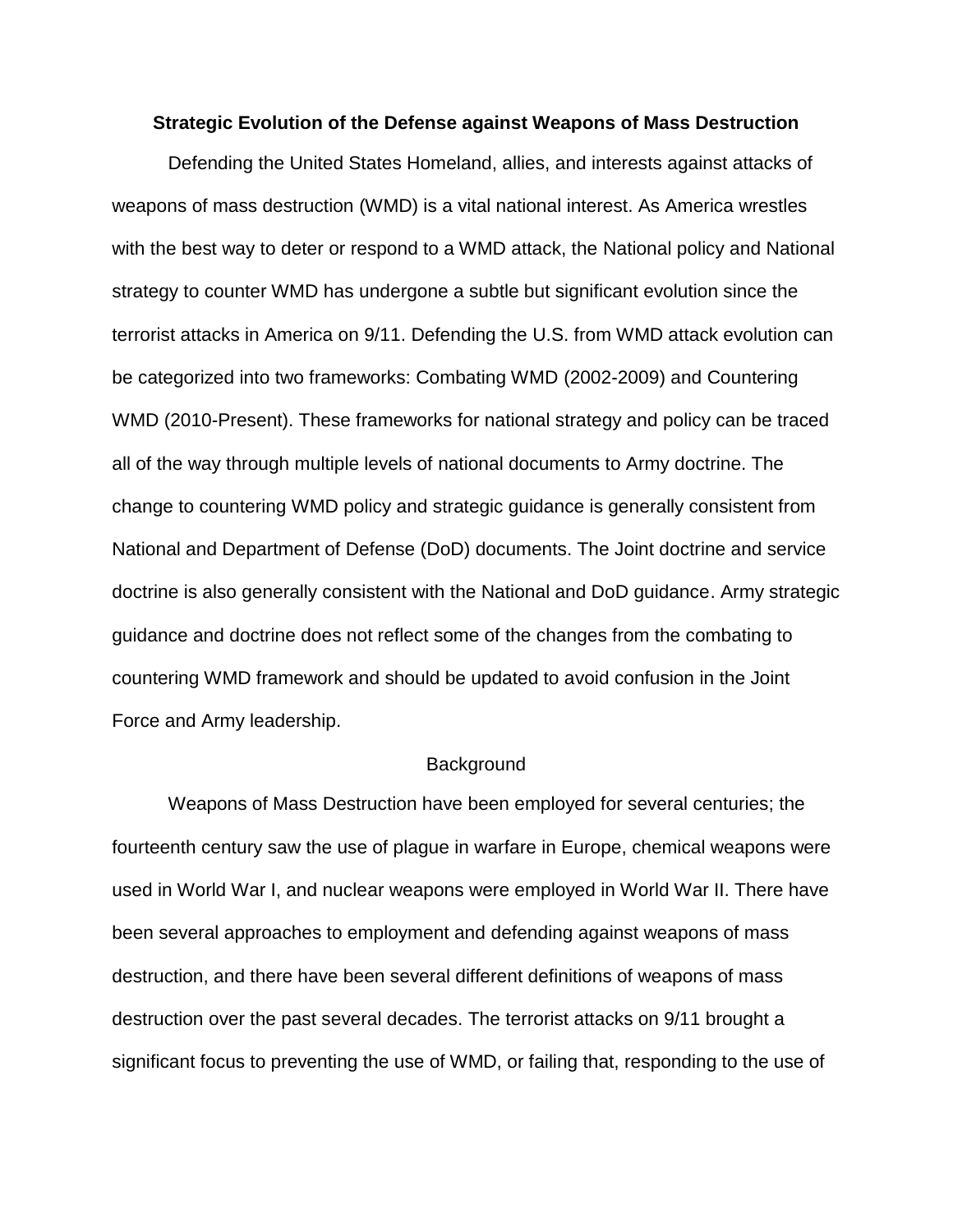WMD due to the concern of terrorists gaining access to these devastating weapons and using them on American interests.

President George W. Bush released the National Strategy to Combat Weapons of Mass Destruction in 2002, amid escalating tensions with Iraq and North Korea over those countries suspected WMD programs. He declared in the National Security Strategy (NSS), the grand strategy of the United States in 2002, "The gravest danger our Nation faces lies at the crossroads of radicalism and technology. Our enemies have openly declared that they are seeking weapons of mass destruction, and evidence indicates that they are doing so with determination."<sup>1</sup> This marked a period of time, from 2002 to 2009, that can be thought of as the combating WMD framework period and represented the approach to deterring or responding to WMD attack taken by the Bush Administration.

President Barack Obama gave a speech shortly after taking his oath of office in Prague, Czech Republic. This speech included a discussion of his goal of achieving "global zero", a world without nuclear weapons. He also spoke about the threat that weapons of mass destruction present to security and safety. The tone set by the Obama administration was significantly softer on the United States use of WMD, but continued the themes of the Bush administration about the dangers that WMD pose to the United States and her allies.<sup>2</sup> This marked a period of time, from 2010 to present, that can be thought of as the countering WMD framework period and represented the approach to deterring or responding to WMD attack taken by the Obama Administration.

### Combating WMD: 2002-2009

There are three strategic level documents that define and describe the framework for combating WMD: The National Strategy to Combat Weapons of Mass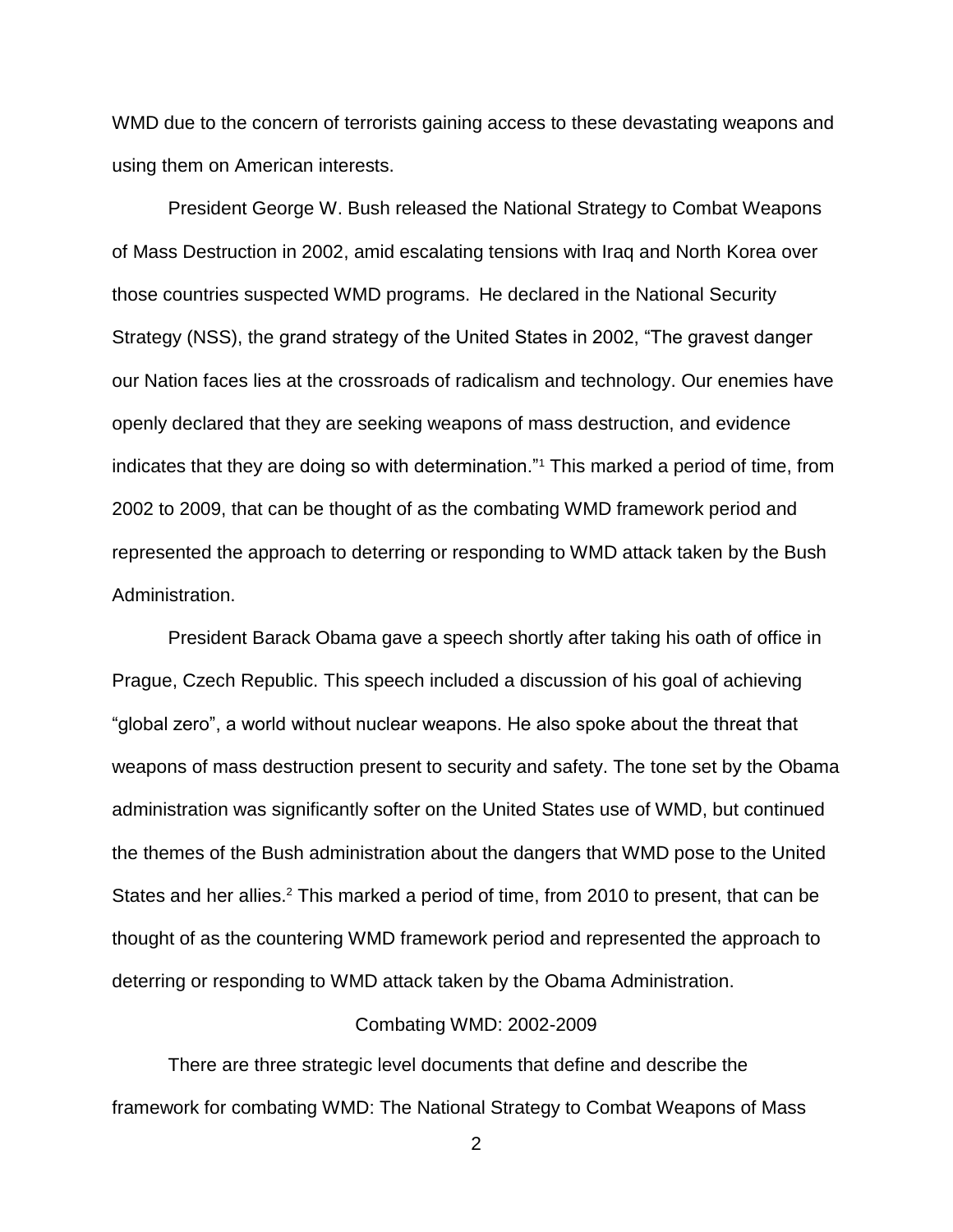Destruction published by President George W. Bush, The National Military Strategy to Combat Weapons of Mass Destruction published by the Chairman of the Joint Chiefs of Staff, and the 2006 QDR published by the Secretary of Defense. These three documents are generally consistent with each other and reflect a nation that was coming to terms with the spread of WMD and their potential use by terrorist organizations. The framework contains three pillars in the National Strategy to Combat Weapons of Mass Destruction and eight mission areas described in the National Military Strategy to Combat Weapons of Mass Destruction. These documents derive significant direction from the NSS published in September 2002 as mentioned in the background above.

### The National Strategy to Combat Weapons of Mass Destruction

President George W. Bush published the National Strategy to Combat Weapons of Mass Destruction in December of 2002. This national strategy asserts that the gravest danger facing the United States are hostile states seeking or possessing weapons of mass destruction, and that countering weapons of mass destruction is an "integral component of the National Security Strategy of the United States of America."<sup>3</sup> The National Strategy to Combat Weapons of Mass Destructions was meant to be a change from the way that the United States had been approaching combating WMD; it included "the application of new technologies, increased emphasis on intelligence collection and analysis, the strengthening of alliance relationships, and the establishment of new partnerships with former adversaries."<sup>4</sup>

The National Strategy to Combat Weapons of Mass Destruction lays out a proactive strategy with three "pillars" of non-proliferation, counter-proliferation, and consequence management. This strategy also reserves the right to retaliate to a WMD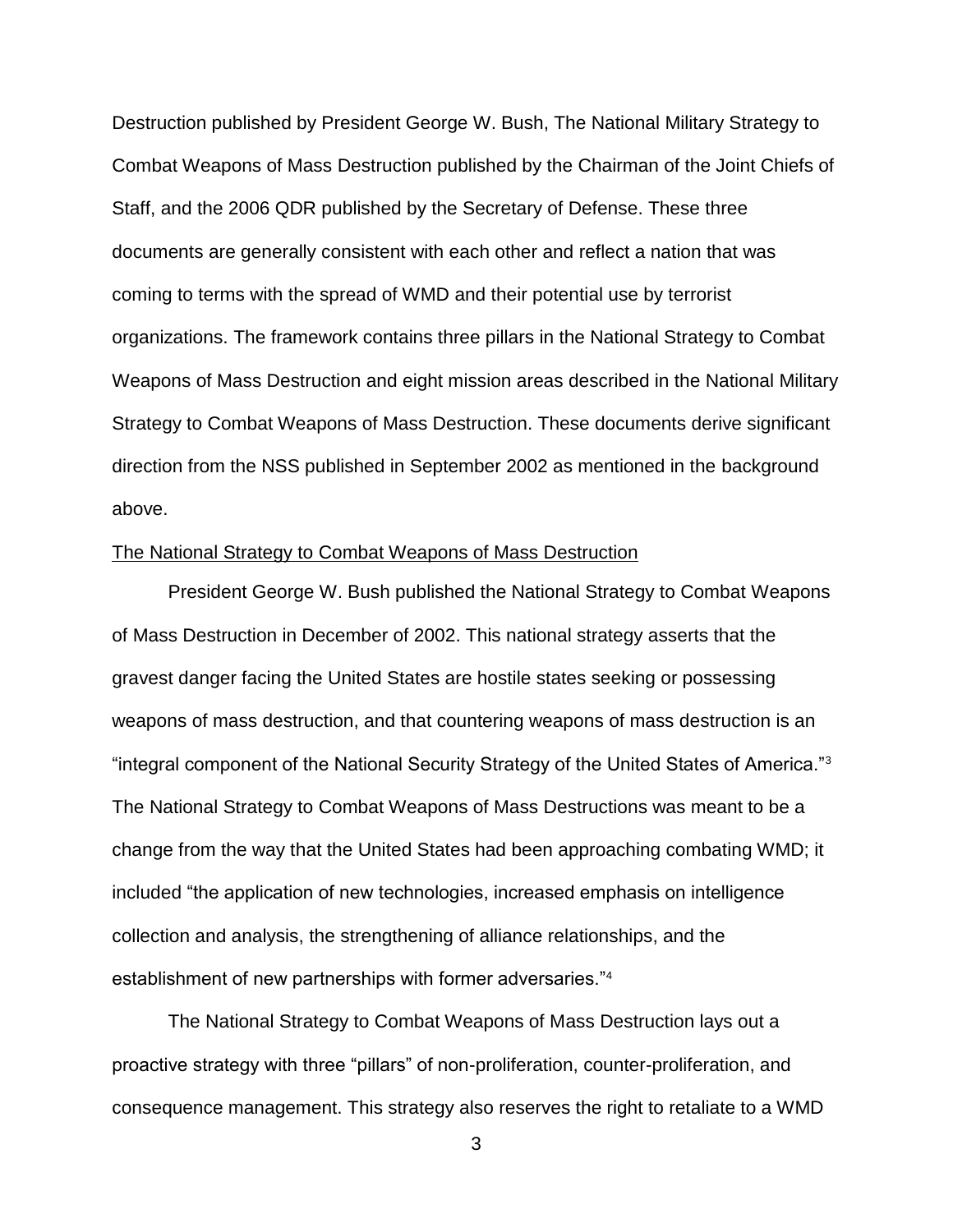attack on the United States with nuclear weapons. The United States will seek the ability to "detect and destroy an adversary's WMD assets before these weapons are used $"5$ 

The National Strategy to Combat WMD is one of the first documents published as official United States policy that openly discusses pre-emptive actions or the use of nuclear weapons as a response to chemical or biological attack.

### National Military Strategy to Combat Weapons of Mass Destruction

In February 2006, the Chairman of the Joint Chiefs of Staff signed the National Military Strategy to Combat Weapons of Mass Destruction (NMS-CWMD). The NMS-CWMD was a follow on document of the National Strategy to Combat Weapons of Mass Destruction that was specifically for providing strategic level guidance to the Department of Defense.

The NMS-CWMD defined a strategic end state of "ensuring that the United States, its Armed Forces, allies, partners, and interests are neither coerced nor attacked by enemies using WMD".<sup>6</sup> The "ways" of the strategy were outlined as military strategic objectives of defeat and deter WMD use and subsequent use; protect, respond and recover from WMD use; defend, dissuade, or deny WMD proliferation; and reduce, destroy, or reverse WMD possession.<sup>7</sup> These ways are "achieved through eight missions conducted across the combating WMD continuum."<sup>8</sup> The intent of the framework developed in the strategy is to "provide a construct on which to base deliberate planning, coordination, activities, operations, and capabilities development."<sup>9</sup> The Chairman states that the Department of Defense will develop "further capacities to eliminate WMD threats in a non-permissive environment."10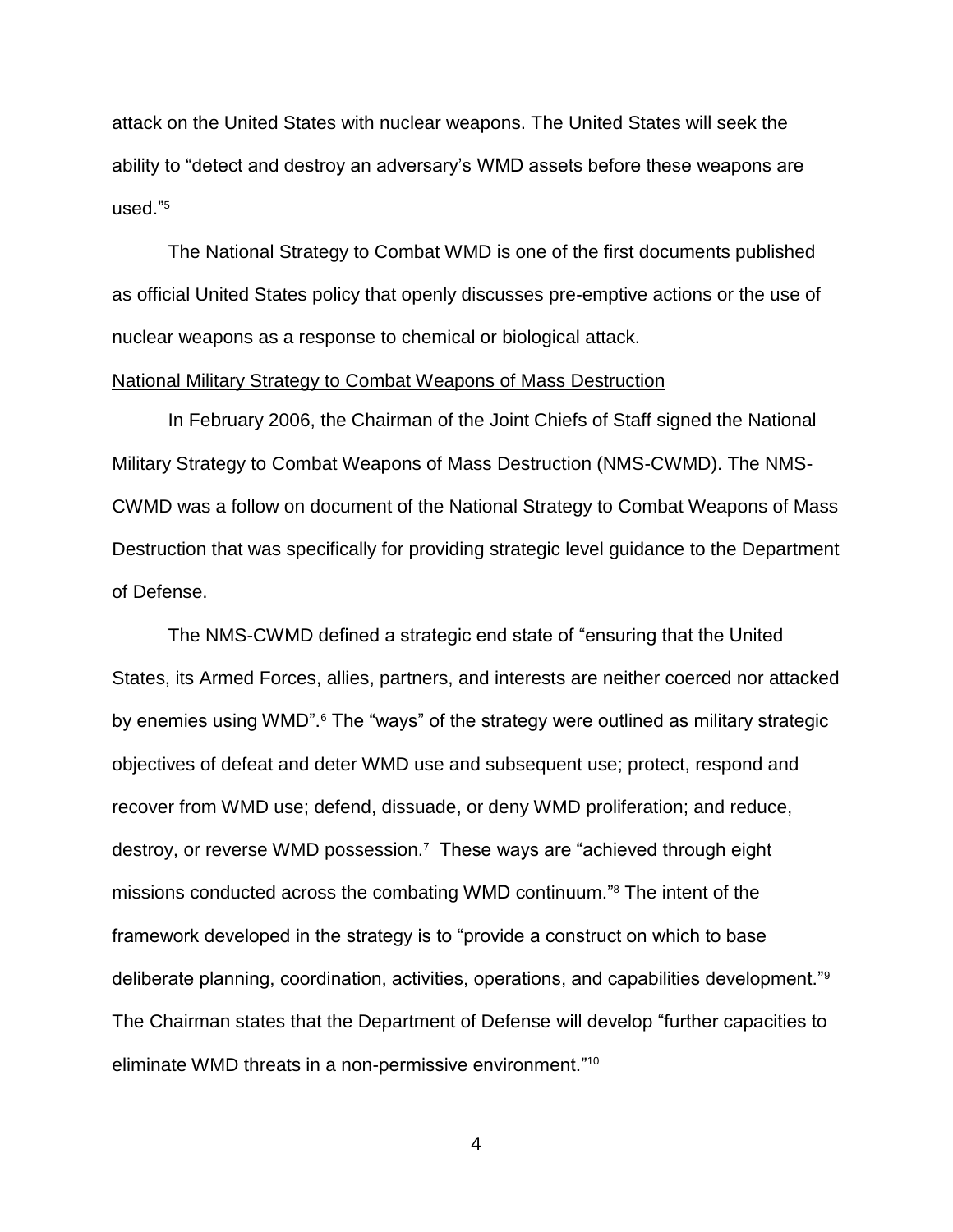The NMS-CWMD states that the "Military Departments are primarily responsible for organizing, training, and equipping" for accomplishing the military strategic objectives, a direct task to the Institutional Army and Army Service Components of the Combatant Commands.<sup>11</sup>

The definition of Combating WMD is "the integrated and dynamic activities of the Department of Defense across the full range of counter proliferation, nonproliferation, and consequence management efforts to counter WMD, their means of delivery, and related materials."<sup>12</sup>

One key measure of effectiveness for the strategic end state was that "allies, partners and U.S. civilian agencies are capable partners in combating WMD."<sup>13</sup> This is a different approach than what is presented in the Department of Defense Strategy to Counter Weapons of Mass Destruction which will be covered in the Countering WMD portion of this paper.

### 2006 QDR

The 2006 QDR was written in an environment shaped significantly by the September 11<sup>th</sup> attacks on the homeland, the 2003 invasion of Iraq, and the end of the Libya nuclear weapons program and other terrorist attacks. Lessons learned from these events shaped a strategy that focused the DoD on combating weapons of mass destruction.

The term "Combating Weapons of Mass Destruction" appears in the 2006 QDR. The vision in the 2006 QDR to combat weapons of mass destruction is for "the future force… [to be] organized, trained, equipped, and resourced to deal with all aspects of the threat posed by weapons of mass destruction."<sup>14</sup> The capabilities to combat weapons of mass destruction include the traditional targeting process of find, fix, and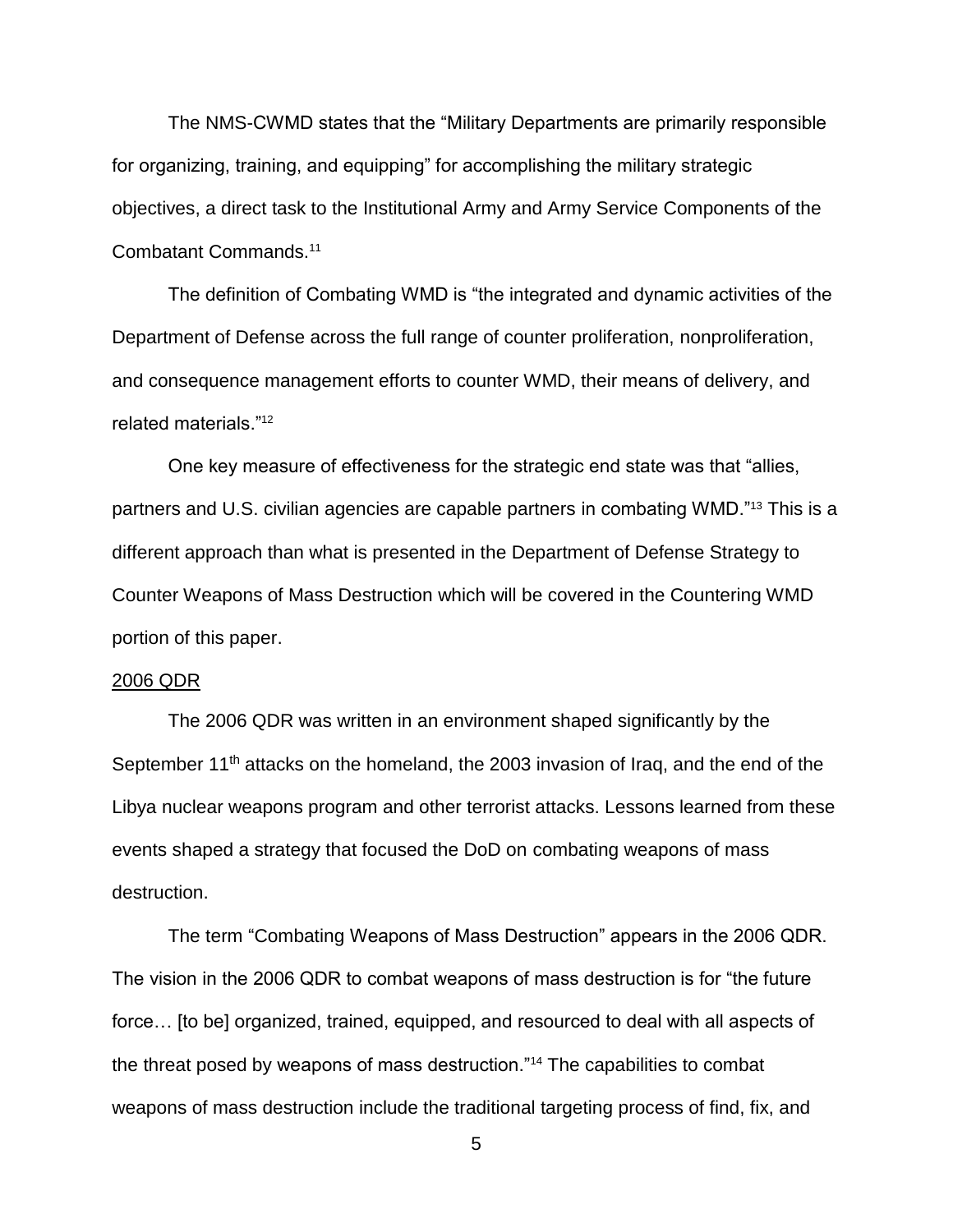destroy the weapons of mass destruction as well as elimination of WMD "before, during, or after a conflict."<sup>15</sup> This focus on the potential consequences of a WMD attack on United States interests lead to DoD requirements within the 2006 QDR primarily focused on warfighting. While partners and whole of government response are discussed within the 2006 QDR, they are not treated with the same level of emphasis that is seen in the 2010 and 2014 QDRs.

Based on the requirements, the 2006 QDR includes the following objective relating to WMD: "The principal objective of the United States is to prevent hostile states or non-state actors from acquiring WMD."<sup>16</sup> This principal objective can be interpreted as the ends of the strategy within the QDR. This end nests within the 2002 National Security Strategy.

There were several actions directed by the Secretary of Defense in the 2006 QDR to meet the "ends" of preventing hostile state or non-state actors from acquiring WMD. These are the "ways" and "means" of the 2006 QDR relating to WMD and they include changes to the Defense Threat Reduction Agency responsibilities,  $20<sup>th</sup>$  CBRNE Command requirements, U.S. forces with advanced technical render-safe skills, capabilities to locate, track, and tag WMD shipments, and finally to funding adjustments within the Chemical and Biological Defense Program.<sup>17</sup>

The specific direction to the 20<sup>th</sup> CBRNE Command within the 2006 QDR was "Expand the Army's 20th Support Command (CBRNE)<sup>18</sup> capabilities to enable it to serve as a Joint Task Force capable of rapid deployment to command and control WMD elimination and site exploitation missions by 2007."<sup>19</sup> Since specific units are not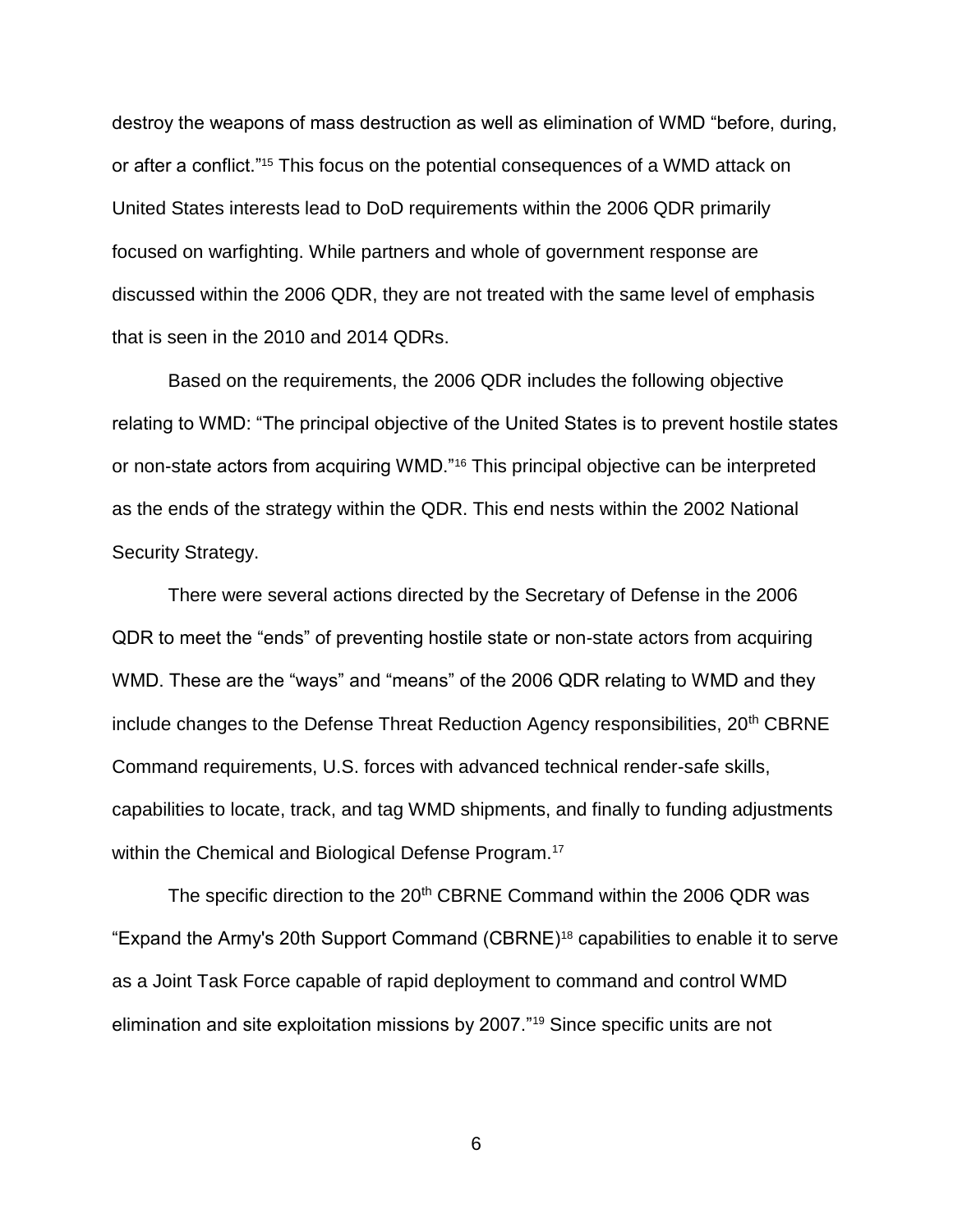typically named specifically within the QDR, the mention of the 20<sup>th</sup> CBRNE Command is significant direction directly from the Secretary of Defense to the Army.

The 2006 QDR positioned the Department of Defense to continue a strategy of performing the heavy lifting of defending U.S. interests against the proliferation of weapons of mass destruction as well as deterrence, and if deterrence fails, defending against the use of weapons of mass destruction.

### Countering WMD: 2010-Present

With a new administration, the framework to defend against WMD evolved from a combating focus to a countering focus. This is a subtle difference, one that has proved to be a challenging change in the community. There are several national and DoD strategic level guiding documents on countering WMD including: the 2010 and 2014 QDR, the Department of Defense Strategy to Counter Weapons of Mass Destruction, and The United States National Security Strategy. These strategic level documents provided direction and a framework that led to the revision of joint doctrine from Joint Publication 3-40 Combating Weapons of Mass Destruction to the new Joint Publication 3-40 Countering Weapons of Mass Destruction.

The Army has also published strategic level guidance on countering WMD including the Army Operating Concept (AOC); the guidance within the AOC has some areas of discontinuity with DoD guidance and doctrine that should be addressed by Army leadership in order to avoid confusion in the Army and Joint Force. Army doctrine also has some of the previously used terminology that should be reviewed for updating to make it consistent with Joint Doctrine and DoD strategy.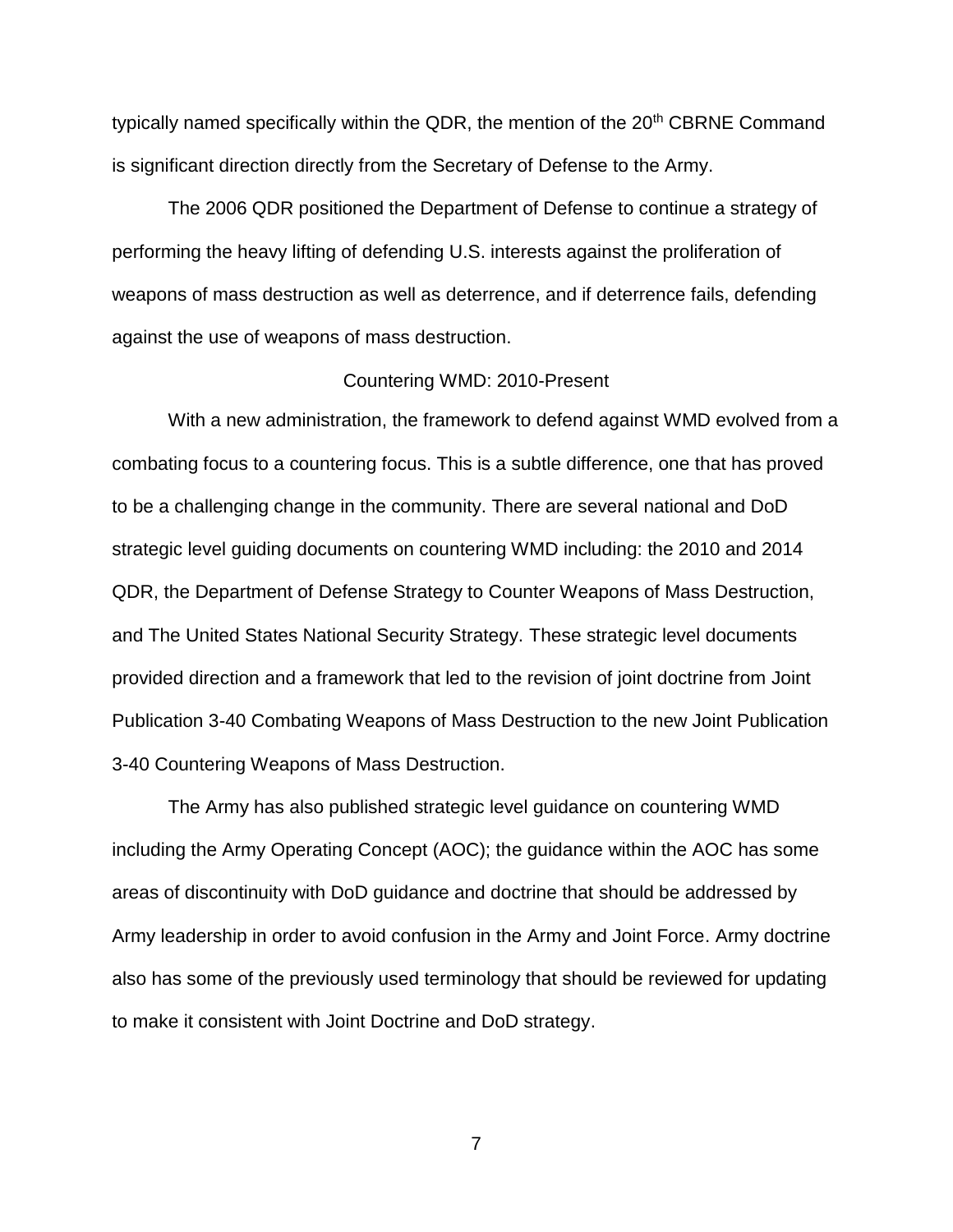### 2010 QDR

The 2010 QDR also recognizes the potentially devastating effects of WMD on United States interests. As in the 2006 QDR, the primary focus of the 2010 QDR is on preventing proliferation of WMD and dealing with the aspects of weapons of mass destruction. The 2010 QDR acknowledges that the ability to create and employ weapons of mass destruction has spread globally, but the ways and means of this strategy include acknowledgement of a whole of government effort and international partnerships.

The 2010 QDR describes the term countering weapons of mass destruction. The posture for the Department of Defense relating to weapons of mass destruction is different in this strategic level document from the previous combating WMD posture. The countering posture recognized the whole of government approach required to address the challenges of weapons of mass destruction. Countering weapons of mass destruction acknowledges the military element of national power as well as the diplomatic, informational, and economic roles relating to the proliferation of weapons of mass destruction. This strategy requires international and interagency capabilities in addition to the Department of Defense to track, detect, and interdict weapons of mass destruction and this countering posture focuses on preventing the spread of weapons of mass destruction technology, knowledge and items. 20

Specific capability requirements outlined in the 2010 QDR include the ability to "detect, interdict, and contain the effects of these weapons." The QDR also lists deterrence as a key way of countering weapons of mass destruction; deterrence achieve via "…understanding potential threats, securing and reducing dangerous materials…monitor[ing] and track[ing] lethal agents…and defeating the agents…"<sup>21</sup>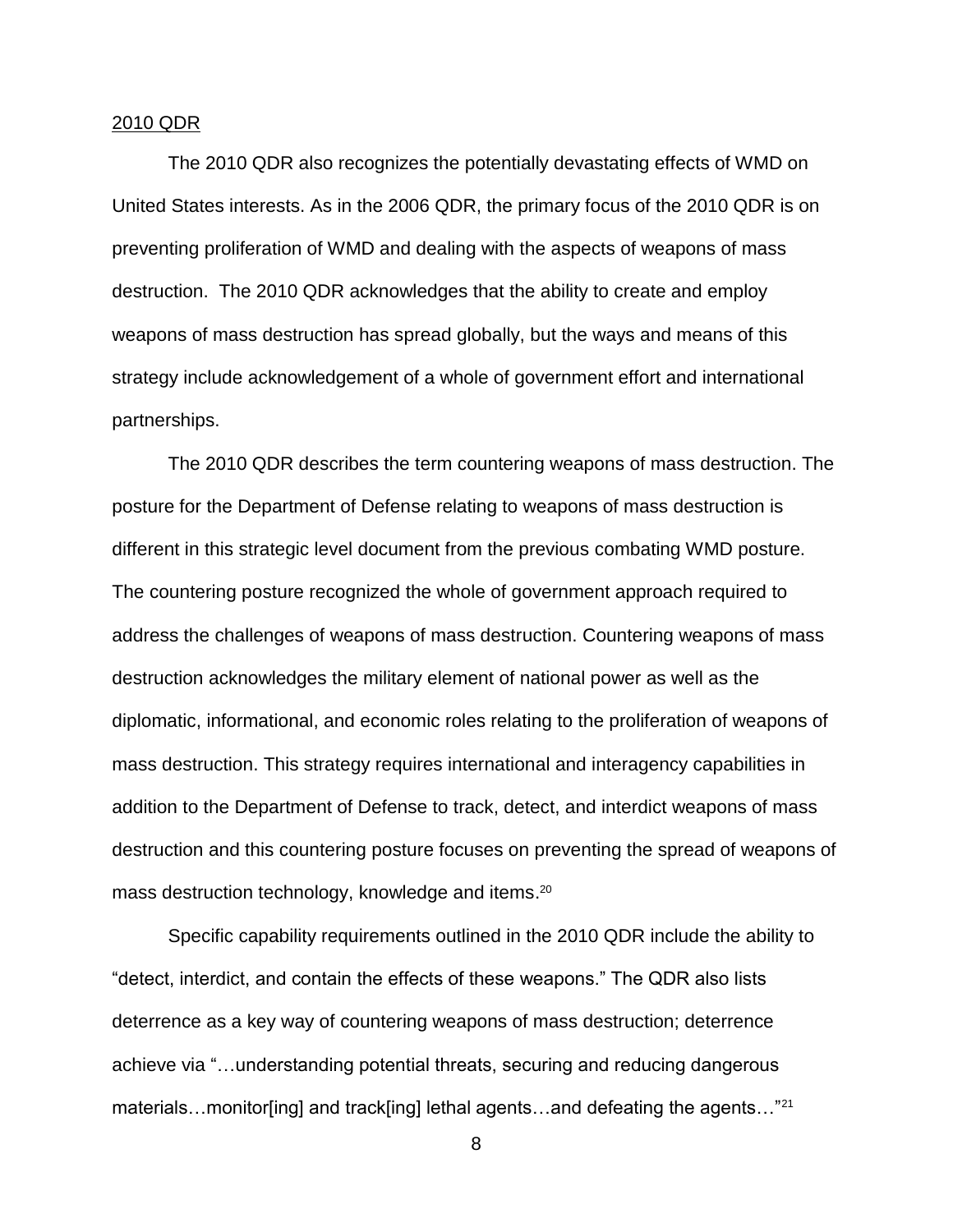As in the 2006 QDR, the Secretary of Defense also directed several actions in the 2010 QDR relating to capability and capacity to countering weapons of mass destruction. He directed the establishment of a Joint Task Force Elimination Headquarters that would be responsible for the planning, training and execution of weapons of mass destruction elimination operations.<sup>22</sup> This Joint Task Force capability does not relieve the 20<sup>th</sup> CBRNE Command from the role tasked in the 2006 QDR. Other direction included "Research countermeasures and defense to nontraditional agents; Enhance nuclear forensics; secure vulnerable nuclear materials; Expand the biological threat reduction program; and Develop new verification technologies."<sup>23</sup> The development of new verification technologies is an example of the interagency cooperation required to execute a countering weapons of mass destruction strategy, as the State Department is a key partner in treaty verification.

### 2014 QDR

The 2014 QDR continues to use the countering weapons of mass destruction definition used in the 2010 QDR. Much of the strategic direction of the countering weapons of mass destruction focuses on the nexus of terrorism and the potential use of weapons of mass destruction.<sup>24</sup> It additionally prioritizes countering weapons of mass destruction as part of force distribution in the Combatant Commander Areas of Responsibility and directs the DoD to "remain focused on countering the proliferation and use of WMD" due to the impact that WMD has on undermining global security."<sup>25</sup>

The 2010 QDR recognizes the role of the other elements of national power required to counter weapons of mass destruction. The 2014 QDR includes direction to build capacity in the United States Partner nations to counter the proliferation of weapons of mass destruction. This capacity development is intended to reduce the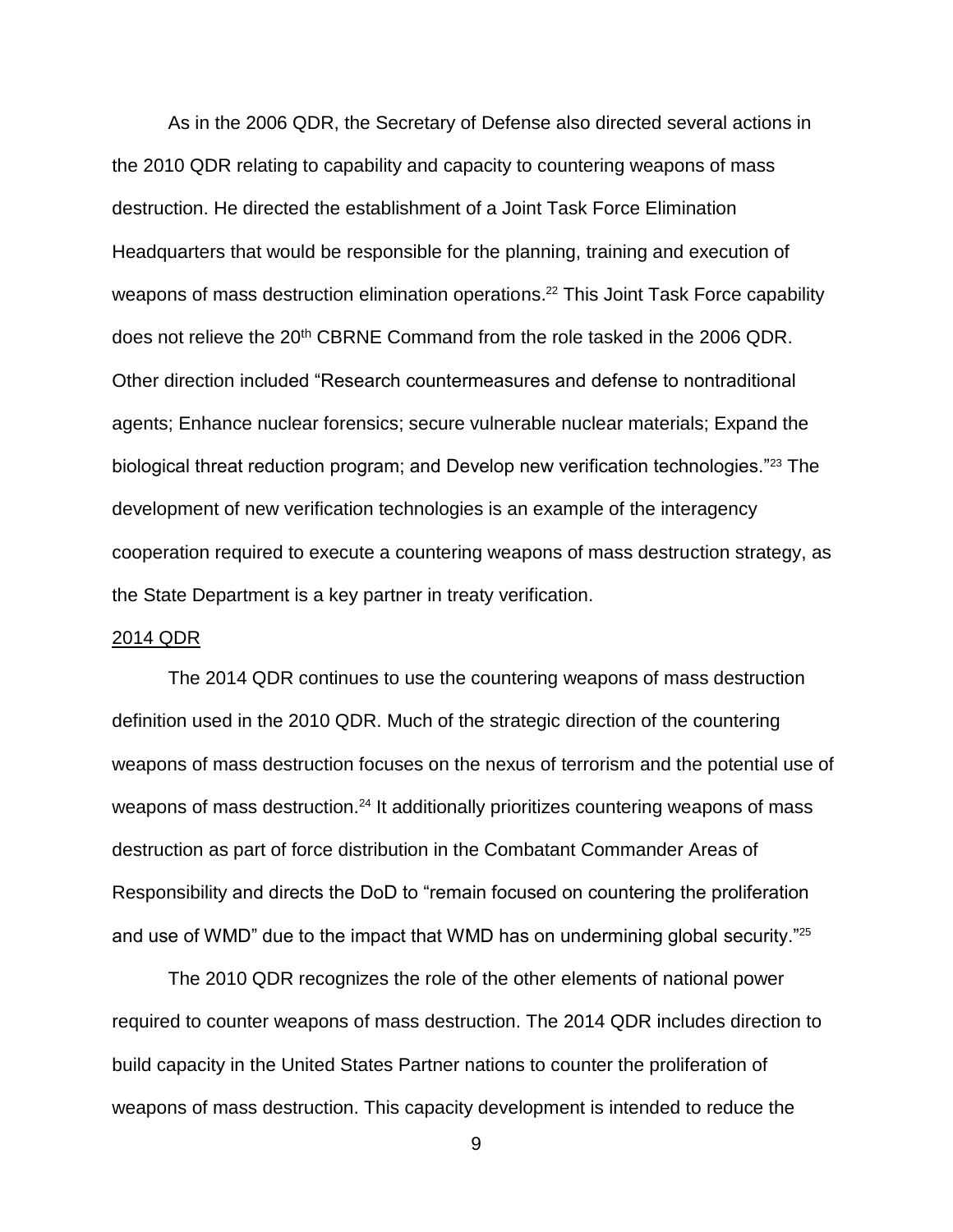likelihood that the threat of weapons of mass destruction being used on the homeland.<sup>26</sup> The strategic direction states, "Global prevention, detection, and response efforts are essential to address dangers across the WMD spectrum before they confront the homeland." 27

The Secretary of Defense has directed counter terror and special operations capability and capacity in the 2014 QDR, stating, "We will grow overall Special Operations Forces end strength to 69,700 personnel, protecting our ability to…counter WMD, build the capacity of our partners, and support conventional operations<sup>"28</sup>

The potential environments and threats that the United States may encounter in the future include the potential of WMD. Specifically, "future conflicts could range from hybrid contingencies against proxy groups using asymmetric approaches, to a high-end conflict against a state power armed with WMD or technologically advanced anti-access and area-denial (A2/AD) capabilities."<sup>29</sup> Additional threats covered in the QDR include "new ways of developing WMD – such as biotechnology breakthroughs – could make dangerous agents more widely available, potentially presenting fast-moving threats that are very difficult to detect and even more difficult to counter."<sup>30</sup>

The 2014 QDR specifically recognizes the danger posed by the North Korean WMD program. The nuclear weapon program in particular is identified as a "direct threat to the United States."<sup>31</sup> The commitment of the United States is "maintaining peace and security on the Korean Peninsula"<sup>32</sup>

The primary difference between the 2010 and 2014 QDR is the focus on Special Operations Forces in the countering WMD role and the partner capacity development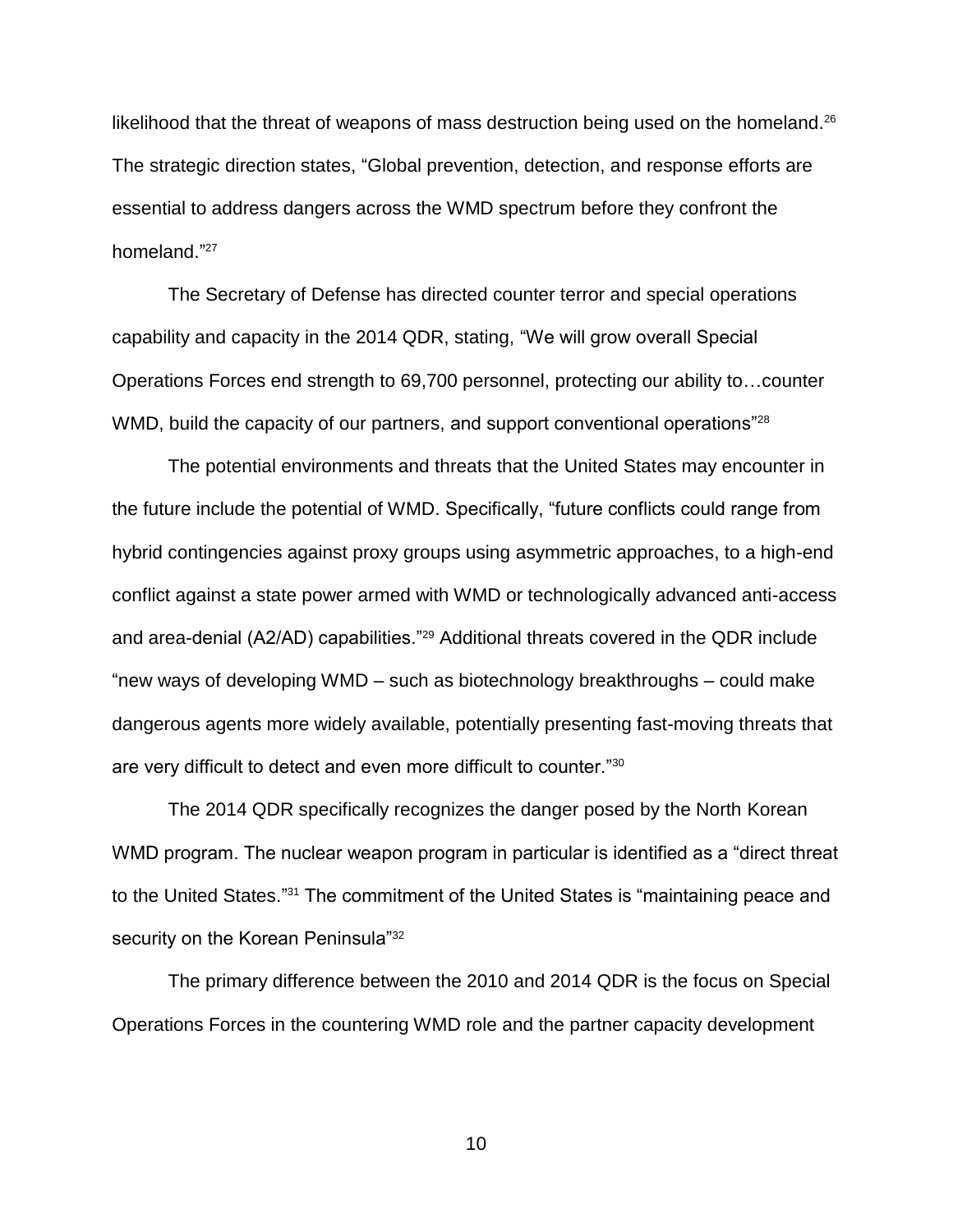for countering WMD. This focus will have significant impacts to the Army relating to organizational capacity and capability as well as strategic guidance.

### Department of Defense Strategy to Counter Weapons of Mass Destruction

In June 2014, the Secretary of Defense signed the Department of Defense Strategy to Counter Weapons of Mass Destruction (DoDS-CWMD). The goal of the strategy is to "ensure the United States and its allies and partners are not attacked or coerced by adversaries possessing WMD."<sup>33</sup> The strategy acknowledges that the threats that the United States faces are from state and non-state actors that are seeking "to develop, proliferate, acquire, or use weapons of mass destruction."<sup>34</sup>

The Secretary of Defense provided a prioritization of effort "…focused on preventing acquisition and countering the most likely threats".<sup>35</sup> This prioritization is a tacit acknowledgement of resource constraints. The strategy emphasizes three actions due to those resource constraints: "early action through pathway defeat, shaping the environment to dissuade actors from pursing WMD, and cooperating with partners to achieve countering WMD goals".<sup>36</sup>

The Department of Defense will prioritize "capabilities that counter operationally significant risks and activities that are best executed by the Department"; the other capabilities will be leveraged through U.S. Government partners or international partners.<sup>37</sup> Some example of the leveraged capabilities are contained within the direction for defense strategy and planning, specifically, "DoD will support other agencies and departments, rather than lead responses, to address CBRN hazards that do not typically pose an operationally significant threat, such as nuclear power plant incidents, chemical spills, and disease epidemics."<sup>38</sup> This prioritization is important from an Army Service perspective relating to its train, man, and equipping responsibilities.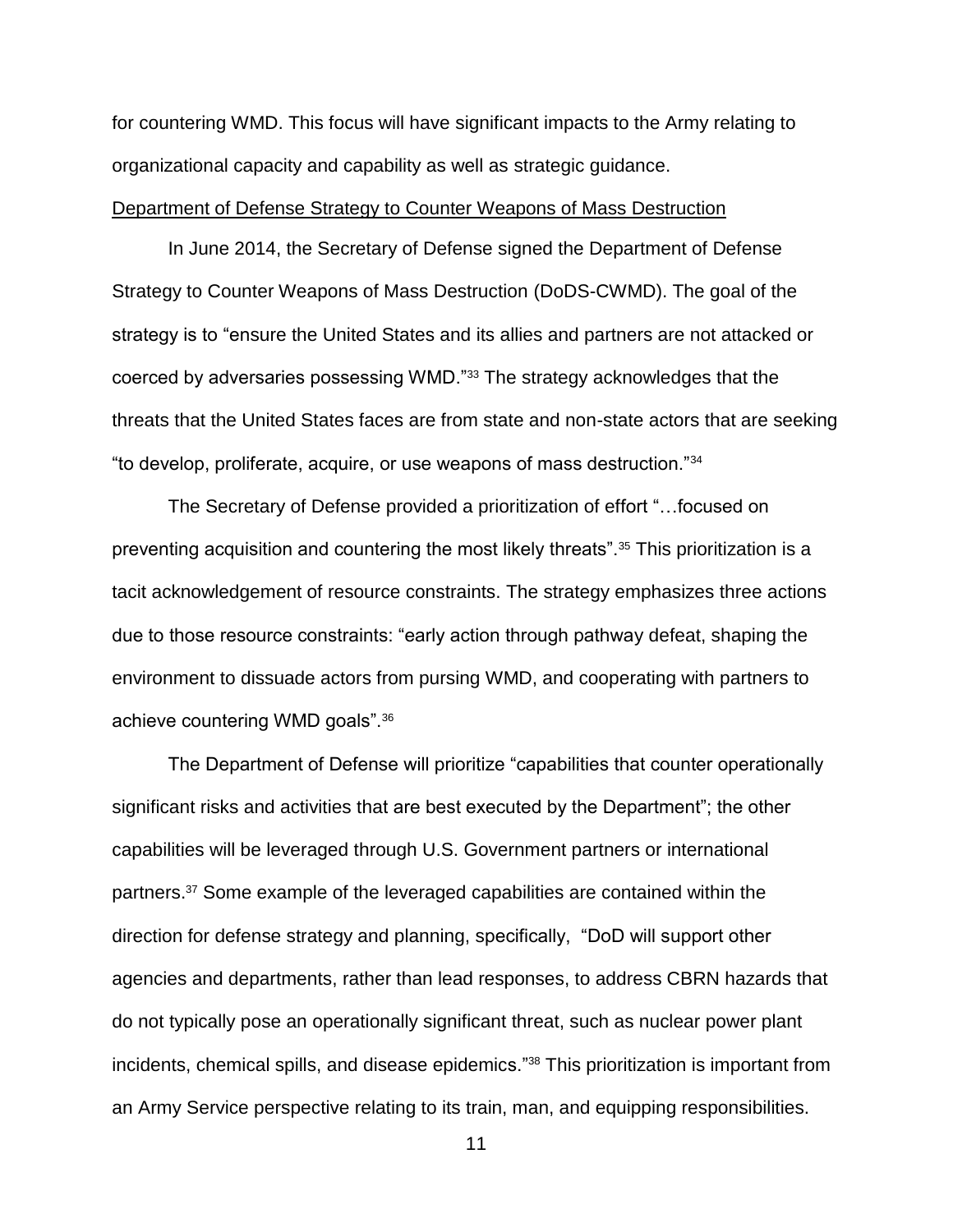The DoDS-CWMD defines three ends; "ensure that no new actors obtain WMD, those possessing WMD do not use them, and—if WMD are used—their effects are minimized."<sup>39</sup> It also has three CWMD lines of effort: preventing acquisition, containing and reducing threats, and responding to crises."<sup>40</sup> The role of the institutional Army (train, man, and equip) is contained in the strategic enabler for the three lines of effort, "Prepare". Prepare, according to the DoDS-CWMD, is "the continuous cycle of ensuring that the Department's capabilities support the CWMD lines of effort."<sup>41</sup> The Department (and by law) the Army will "equip and train forces and develop capabilities that can be employed flexibly to shape the environment and respond to WMD threats and use."42

The DoDS-CWMD defines countering weapons of mass destruction as "efforts against actors of concern to curtail the conceptualization, development, possession, proliferation, use, and effects of WMD, related expertise, materials, technologies, and means of delivery."<sup>43</sup>

The other important thing that publication of the DoDS-CWMD included was direction to rescind the National Military Strategy to Combat Weapons of Mass Destruction. This recension was reflected in the Countering Weapons of Mass Destruction Joint Publication 3-40, which no longer contains the former eight military mission areas and is now framed around the three ends of the DoDS-CWMD.

### The United States National Security Strategy

The United States National Security Strategy published in 2015 implements the strategic direction in the President's speech in Prague. The National Security Strategy includes a focus on stopping the spread of nuclear weapons and securing materials due to the grave risk that these weapons and materials represent. Stopping the spread of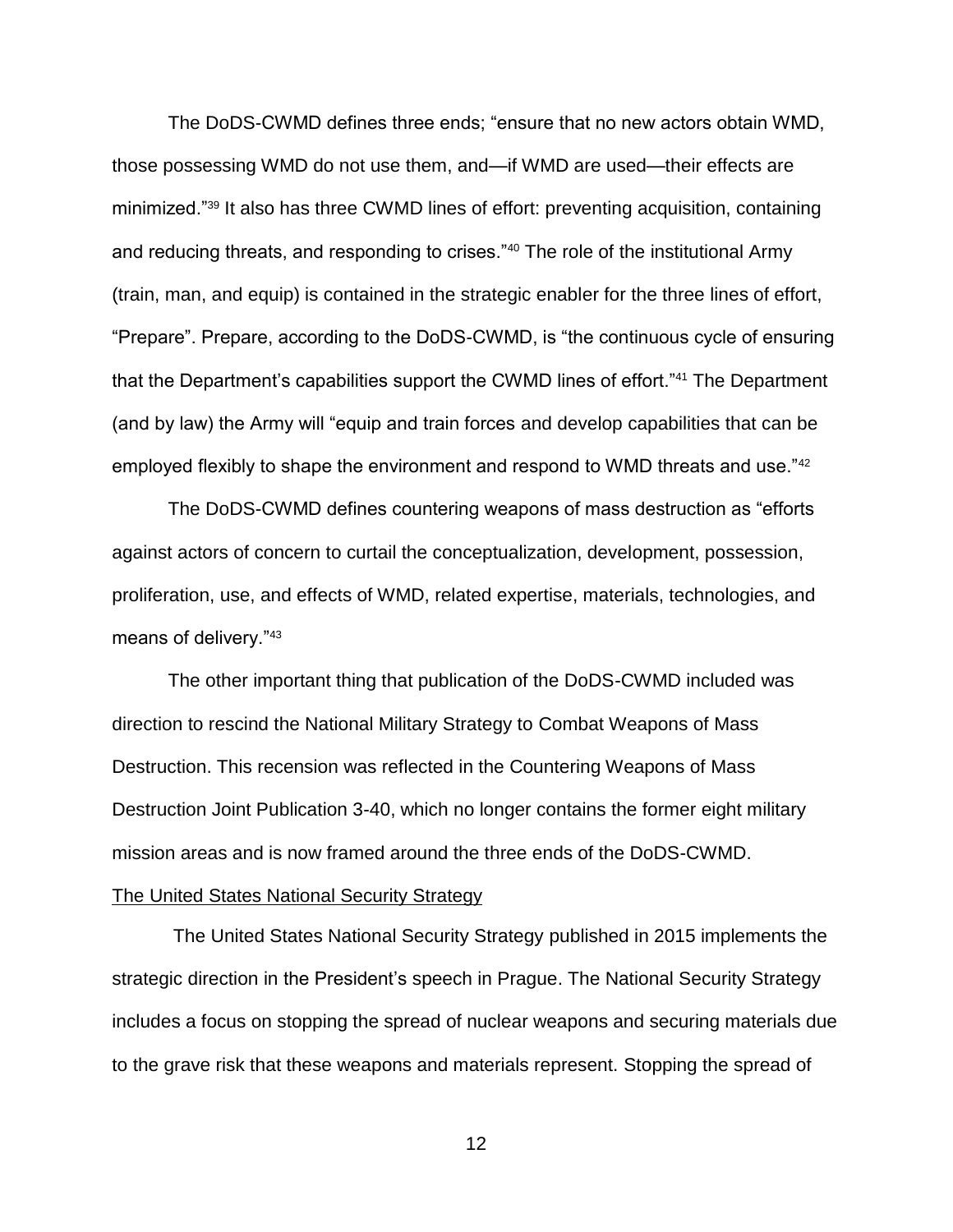nuclear weapons is a critical first step in the ability of the nation to have the reassurance required for the reduction of the United States nuclear stockpile.

There is also a recognition of resource constraint within the 2015 National Security Strategy; "Policy tradeoffs and hard choices will need to be made. In such instances, we will prioritize efforts that address the top strategic risks to our interests: …Proliferation and/or use of weapons of mass destruction…"<sup>44</sup> The resource constraints are also reflected in strategic level documents such as the Quadrennial Defense Reviews and the Department of Defense Strategy to Counter Weapons of Mass Destruction.

### **Joint Doctrine**

Joint Publication (JP) 3-40 (Countering Weapons of Mass Destruction) was published in October 2014. This is the definitive publication for joint doctrine, covering the countering weapons of mass destruction framework. It supersedes the previous JP 3-40 (Combating Weapons of Mass Destruction) and implements the new strategic level guidance from the DoDS-CWMD. The result of this implementation is the removal of the three pillars and eight mission areas that were part of the combating WMD framework.

The three pillars have been replaced in JP 3-40 by "a CWMD construct with three lines of effort (LOEs): prevent acquisition, contain and reduce threats, and respond to crises. These LOEs are supported by one strategic enabler, prepare." <sup>45</sup> This was done in order to place the focus, in line with the DoDS-CWMD, on the whole of government approach.

In a recognition of the shift to a whole of government approach in countering WMD, JP 3-40 also "describes the relationship between military organizations and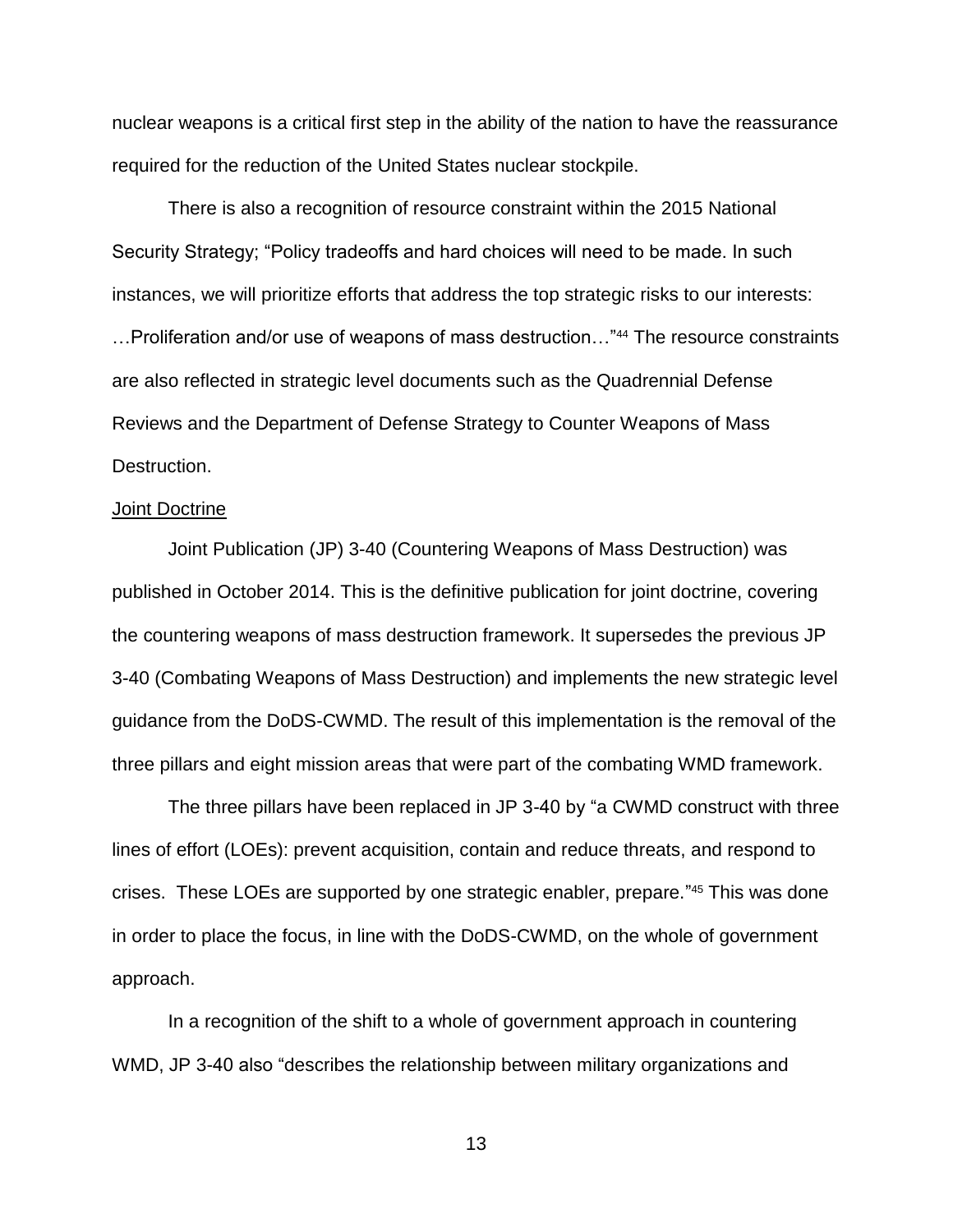functions to other US Government departments and agencies, and international partners." 46

The terror threat is still recognized in JP 3-40 as well as the nation state threat. This updated JP "expands the discussion of proliferation to include the proliferation continuum and proliferation networks."<sup>47</sup>

The eight mission areas of the previous construct have been replaced with four activities: Understand the Environment, Threats, and Vulnerabilities; Cooperate with and Support Partners; Control, Defeat, Disable, and/or Dispose of WMD Threat; and Safeguard the Force and Manage Consequences."<sup>48</sup>

JP 3-40 also defines weapons of mass destruction as "…chemical, biological, radiological, or nuclear weapons or devices capable of a high order of destruction and/or causing mass casualties"<sup>49</sup> as the foundational WMD definition for the Joint Force doctrine. This is important in light of some of the discussion in the AOC and in Army doctrine.

### Army Operating Concept

The Army Operating Concept recognizes that the Army has a substantial role in the Counter WMD Armed Forces mission as a force provider. It states that Army forces have a requirement to "operate in inhospitable conditions, conduct reconnaissance to confirm or deny the presence of weapons, destroy enemy forces that possess those weapons, and secure territory to contain those weapons until CBRNE units reduce or neutralize them "50

The Army Operating Concept has a section that discusses proliferation of weapons of mass destruction. It has added high-yield explosive to the WMD lexicon, as well as including directed energy weapons as a potential WMD of adversaries.<sup>51</sup>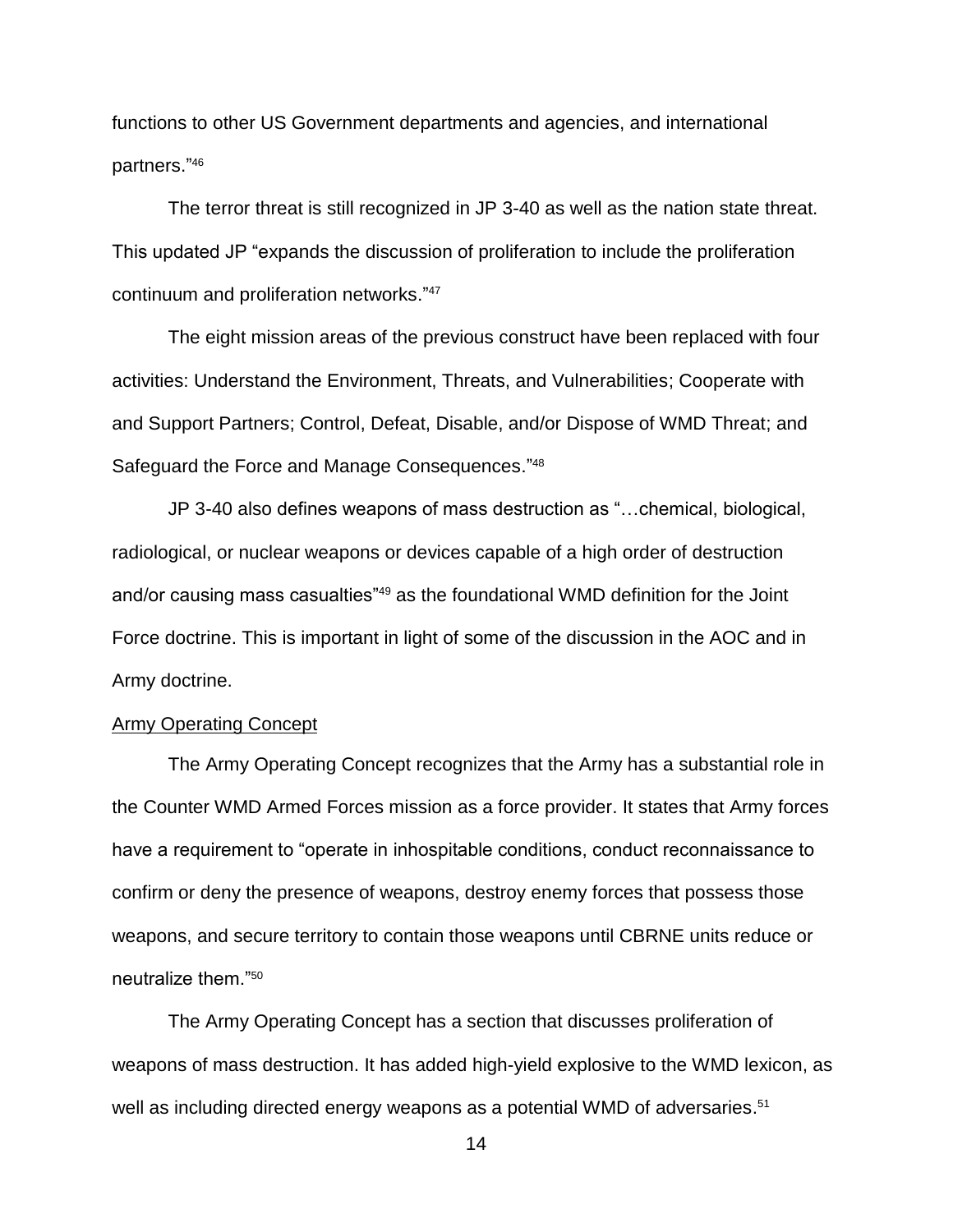Unfortunately, this is not supported by Joint definitions and may lead to confusion within the Joint Force if the Army does not define high-yield explosives and gain consensus on that definition within Joint Doctrine.

Finally, the Army Operating Concept has included "Prevent, reduce, eliminate, and mitigate the use and effects of weapons of mass destruction and chemical, biological, radiological, nuclear, and high yield explosives threats and hazards on friendly forces and civilian populations" as the fifth Army Warfighting Challenge; "first order capabilities the Army must possess to win in a complex world".<sup>52</sup>

There is no acknowledgement in the Army Operating Concept about the capability of the other departments of the U.S. Government, nor is there an acknowledgement about the capability of NATO or other partner nations. Another significant gap is the lack of an in depth discussion about the terrorism/WMD nexus and the challenges associated with that mission set. Without discussing these capabilities, there may be a significant gap created from not reviewing the direction provided in the DoDS-CWMD as well as the 2014 QDR. Army strategic guidance should address these gaps within the Army Operating Concept in order to avoid duplicating capabilities that may be resident in other departments of the U.S. Government or our allies.

As pointed out earlier, the current administration's National Security Strategy guidance implementation and the DoDS-CWMD has shifted the emphasis of Countering WMD missions from defense against the use of weapons of mass destruction to finding and preventing the use of weapons of mass destruction. This emphasis also includes direction to look for whole of government solutions as well as partnering with other nations to stop the proliferation of WMD. The AOC provides the same shift in focus from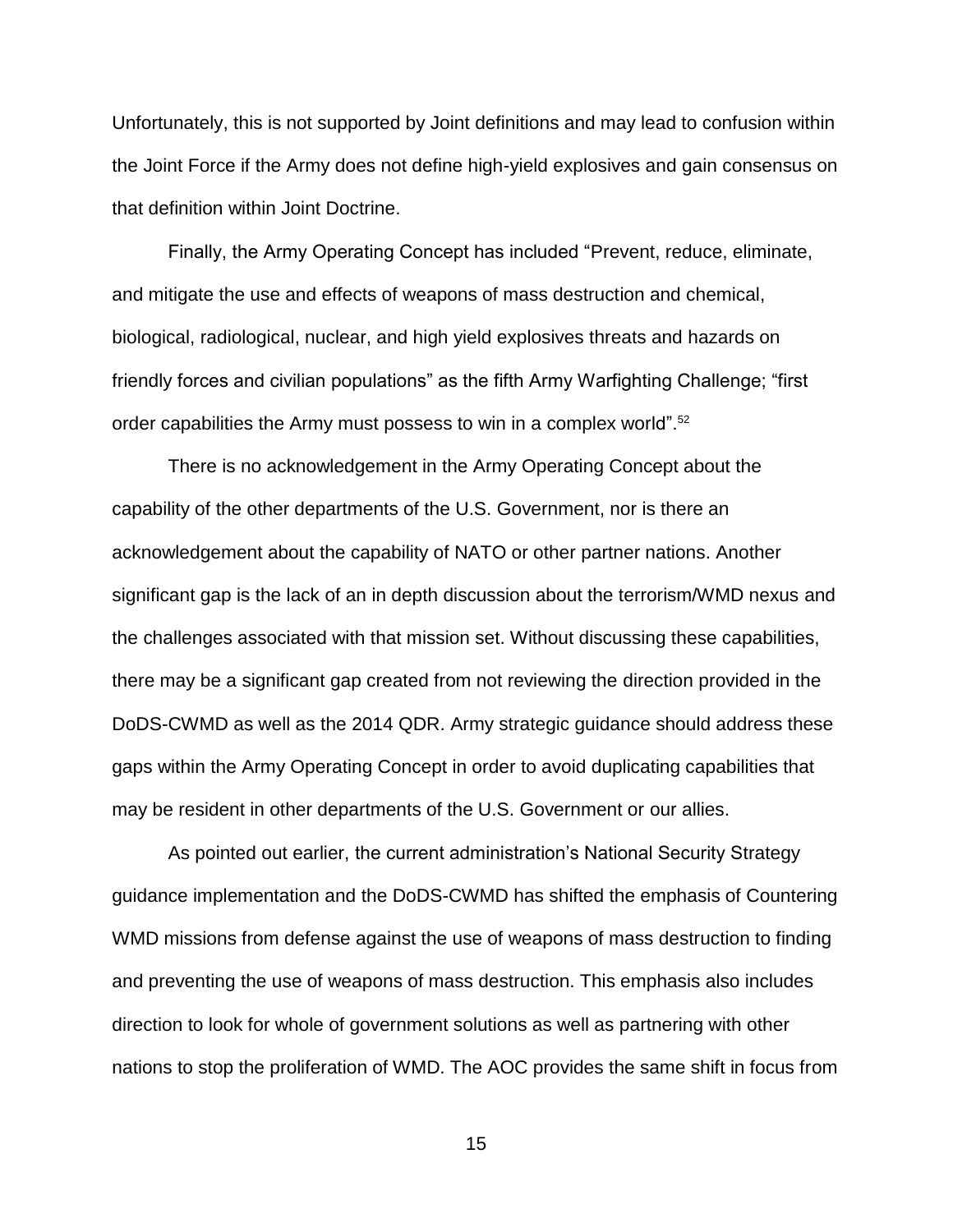defense to finding and preventing the use of WMD. The Army Operating Concept additionally re-scopes WMD to include directed energy weapons and explosives.

### Army Countering WMD Doctrine

Army doctrine recognizes that the joint force commander will not "execute military operations in isolation". It states that "unified action requires the synchronization, coordination, and/or integration of government activities…and nongovernment entities with military operations."<sup>53</sup> This recognition is clearly within the strategic guidance found within the 2014 Quadrennial Defense Review and the Department of Defense Strategy to Counter WMD as well as the guidance found within JP 3-40.

WMD strategic documents and doctrine include the terms chemical, biological, radiological, and nuclear (often abbreviated with the acronym CBRN). CBRN is not a synonym for countering WMD nor WMD. CBRN is often described as an environment, while countering WMD is most often a mission for the Department of Defense. FM 3-11 makes a key distinction between WMD and CBRN hazards: "WMD refers to the actual weapon, while CBRN refers to the contamination or effects resulting from the employment of WMD and from the dispersal of CBRN materials".<sup>54</sup>

Army doctrine contained in FM 3-11 Multi-Service Doctrine for Chemical, Biological, Radiological, and Nuclear Operations (which includes elements of countering WMD) still includes the former guidance within the National Military Strategy to Combat Weapons of Mass Destruction relating to the eight military mission areas.<sup>55</sup> As noted in the section on joint doctrine, those eight military mission areas have been superseded by the four countering WMD activities.

Army doctrine related to counter WMD will need to be updated to bring it in line with the new strategic level guidance of the Department of Defense Strategy to Counter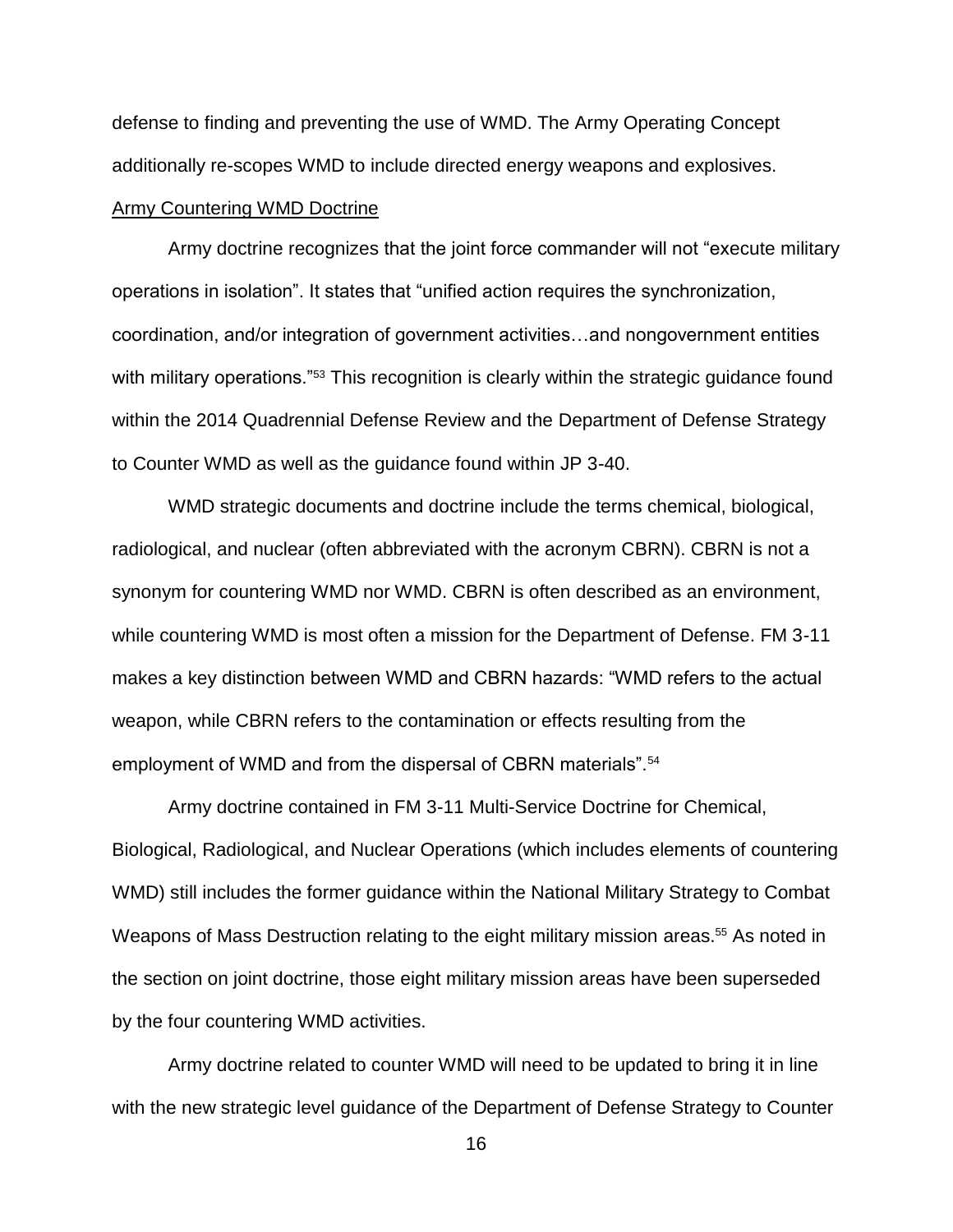WMD as the National Military Strategy to Counter WMD has been rescinded. This update will require multi-service participation as the current doctrine is multi-service. This update will avoid confusion in the Joint Force and ensure that planners are operating from the same framework when developing plans for the Joint Force Commander.

### **Conclusion**

As America has wrestled with the best way to deter or respond to a WMD attack, the National policy and National strategy to counter WMD has undergone a subtle but significant evolution from combating WMD to countering WMD since the terrorist attacks in America on 9/11. These two frameworks, Combating WMD (2002-2009) and Countering WMD (2010-Present) represent a shift to more of a whole of government, resource constrained approach to defending U.S. interests from WMD attack. The two frameworks for national strategy and policy can be traced all of the way through multiple levels of national documents to Army doctrine.

The 2006, 2010, and 2014 Quadrennial Defense Reviews have all included the threat that weapons of mass destruction pose to the United States homeland and United States interests abroad. These three strategic level documents identify the same ends, but the ways and means of the strategies relating to weapons of mass destruction have evolved over time based on differences in administration philosophies. This evolution reflects the realities of changing administrations and the ever complex and changing world environment.

The change to countering WMD policy and strategic guidance is generally consistent from National and Department of Defense (DoD) documents. The Joint doctrine is also generally consistent with the National and DoD guidance. Army strategic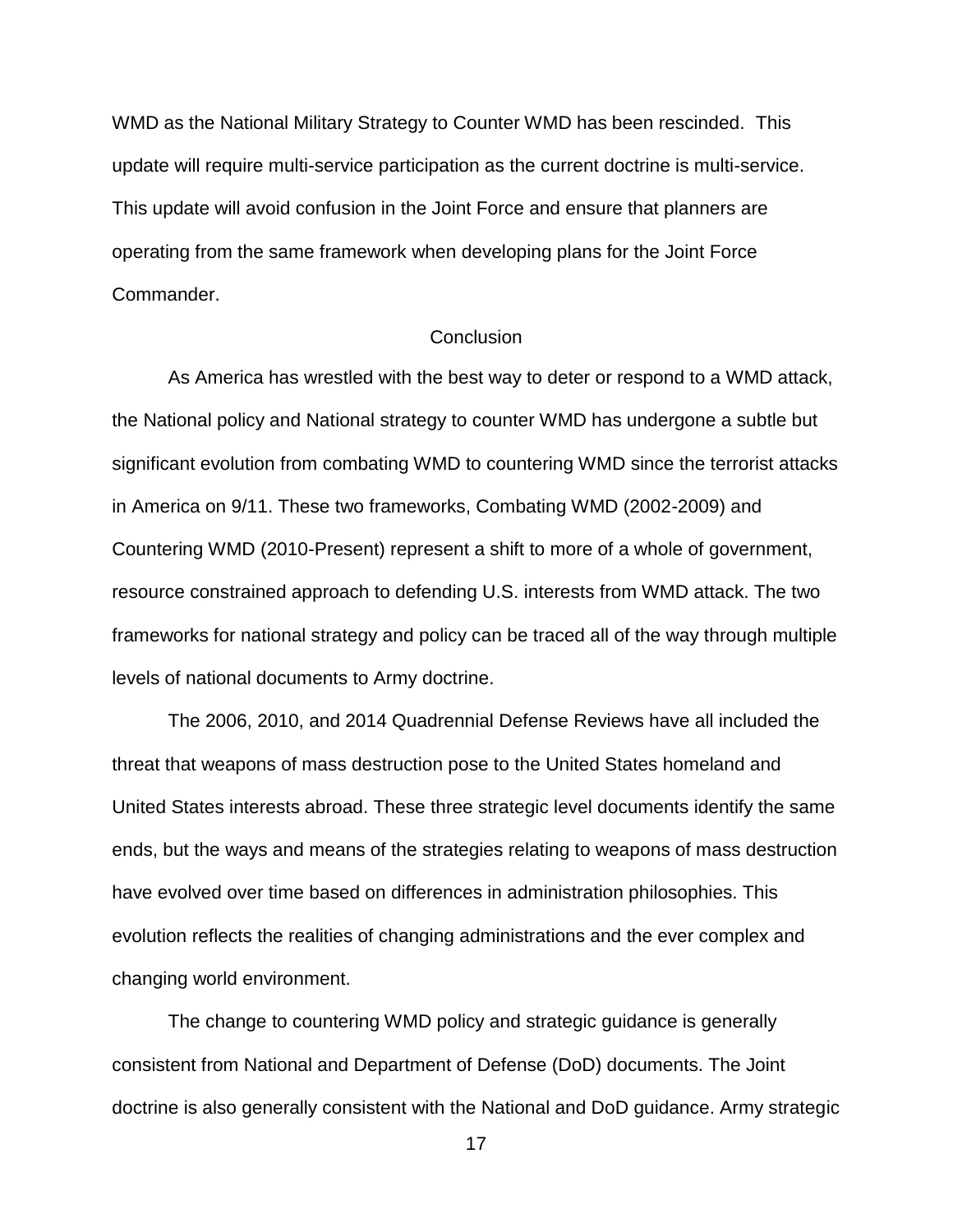guidance and doctrine does not reflect some of the changes from the combating to countering WMD framework and should be updated to avoid confusion in the Joint Force and Army leadership.

Army strategic guidance should address the gaps within the Army Operating Concept relating to U.S. Government, NATO, and partner capability to counter WMD. Some of those capabilities are captured in the section on DoD CWMD capabilities. This gap can be addressed in the working group that is addressing Army Warfighting Challenge number five (countering WMD), especially if that working group includes contacts with other organizations within the Joint Staff.

The definitions of WMD within the Army Operating Concepts should be in line with Joint and National level strategic documents. The addition of high-yield explosives and directed energy weapons into the WMD lexicon is not helpful, and will not be well understood within the joint community.

Army countering WMD doctrine should be updated in order to capture the new strategic guidance found within the 2014 Quadrennial Defense Review and the Department of Defense Strategy to Counter WMD as well as joint doctrine. Some of the updates required will be removing the eight military mission areas and three pillars and replacing the construct with the new lines of effort and the 4 new activities in JP 3-40 in order to avoid confusion in the Joint Force.

### **Endnotes**

<sup>1</sup> George W. Bush, *National Security Strategy of the United States of America* (Washington, DC: The White House, September 2002).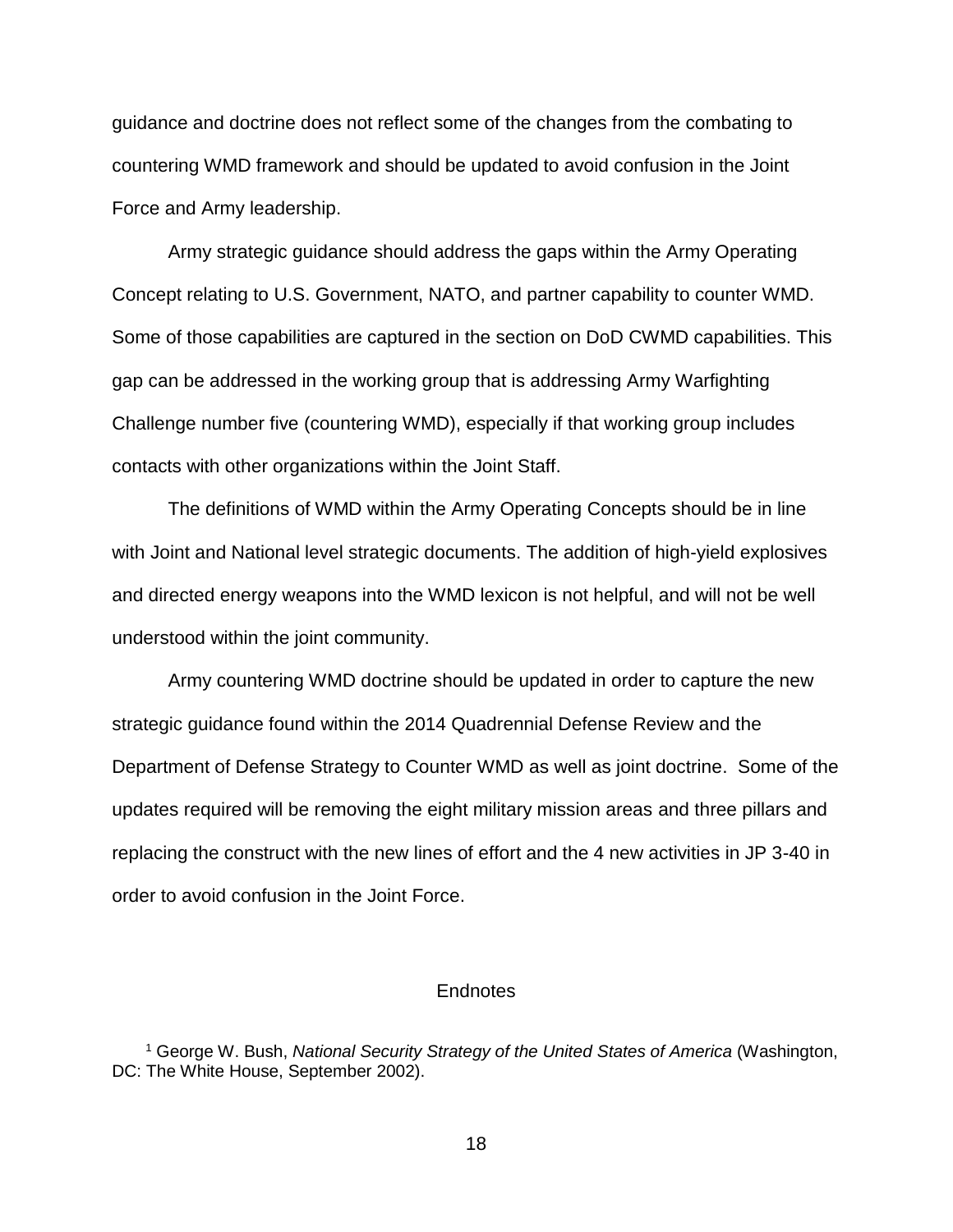The White House, "Remarks by President Barack Obama in Prague as Delivered," April 5, 2009, [https://www.whitehouse.gov/the-press-office/remarks-president-barack-obama-prague](https://www.whitehouse.gov/the-press-office/remarks-president-barack-obama-prague-delivered)[delivered](https://www.whitehouse.gov/the-press-office/remarks-president-barack-obama-prague-delivered) (accessed December 22, 2015).

 George W. Bush, *National Strategy to Combat Weapons of Mass Destruction* (Washington, DC: The White House, December 2002), 1.

Ibid.

Ibid., 3.

 GEN Peter Pace, *National Military Strategy to Combat Weapons of Mass Destruction* (Washington, DC: U.S. Joint Chiefs Of Staff, February 13, 2006), 5.

Ibid., 5-6.

Ibid., 5.

 $^9$  Ibid., i.

Ibid., 17.

Ibid., 18-19.

Ibid., 29.

Ibid., 17.

 Robert M. Gates, *Quadrennial Defense Review* (Washington, DC: U.S. Department of Defense, February 2006), 51.

Ibid.

Ibid., 33.

Ibid., 52.

<sup>18</sup> The Army designated the 20th Support Command (CBRNE) as the 20th CBRNE Command in 2015.

Gates, *Quadrennial Defense Review* (February 2006), 52.

Ibid., 68.

Ibid., ix.

Ibid.

Ibid.

 Ash Carter, *Quadrennial Defense Review* (Washington, DC: U.S. Department of Defense, March 2014), vi.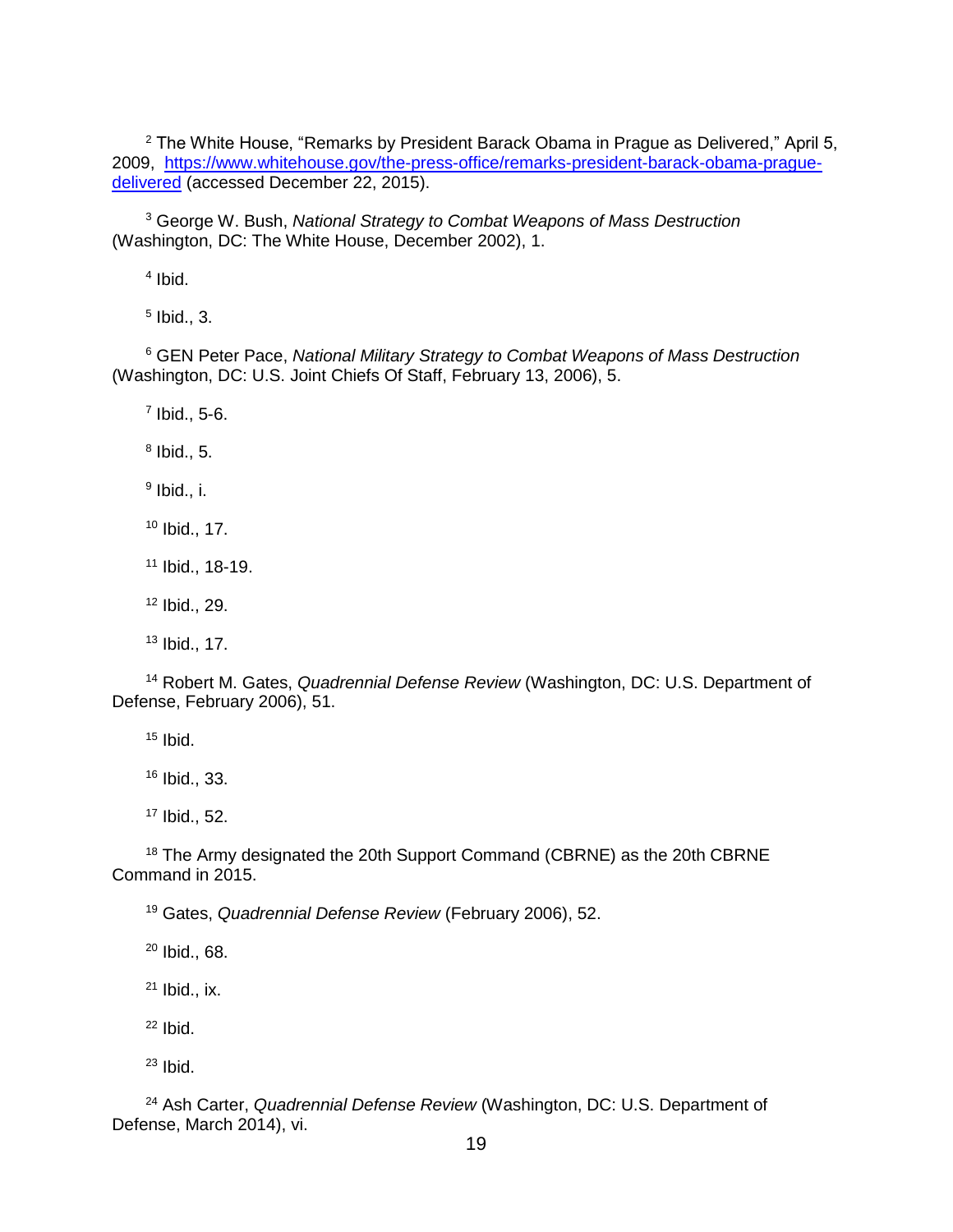Ibid., 21. Ibid., vi. Ibid., 16. Ibid., xi. Ibid., vii. Ibid., 7-8. Ibid., 4. Ibid., viii.

 Chuck Hagel, *Department of Defense Strategy to Counter Weapons of Mass Destruction*, (Washington, DC: U.S. Department of Defense, June 2014), i.

Ibid.

Ibid.

Ibid.

Ibid.

Ibid., 5.

Ibid., i.

Ibid.

Ibid., 9.

Ibid., 9.

Ibid., 17.

 Barack Obama, *National Security Strategy* (Washington, DC: The White House, February 2015), 2.

 U.S. Joint Chiefs of Staff, *Countering Weapons of Mass Destruction*, Joint Publication 3- 40 (Washington, DC: U.S. Joint Chiefs of Staff, October 31, 2014), iii.

Ibid.

Ibid.

Ibid., xii-xiii.

Ibid., I-1.